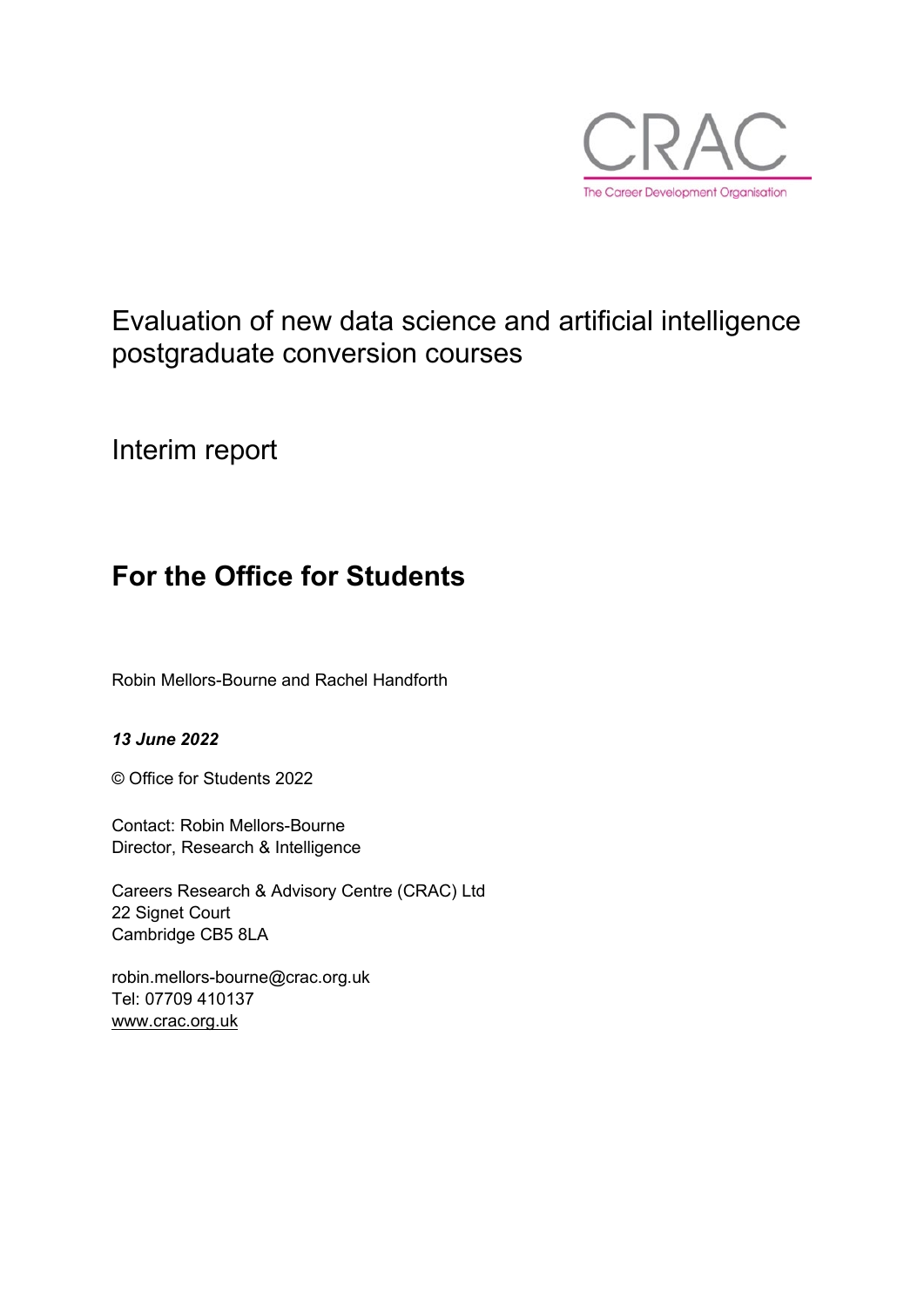## **Contents**

| 1   |       |  |  |  |  |  |
|-----|-------|--|--|--|--|--|
|     | 1.1   |  |  |  |  |  |
|     | 1.2   |  |  |  |  |  |
| 1.3 |       |  |  |  |  |  |
|     | 1.4   |  |  |  |  |  |
| 2   |       |  |  |  |  |  |
|     | 2.1   |  |  |  |  |  |
|     | 2.2   |  |  |  |  |  |
|     | 2.3   |  |  |  |  |  |
|     | 2.3.1 |  |  |  |  |  |
|     | 2.3.2 |  |  |  |  |  |
|     | 2.3.3 |  |  |  |  |  |
|     | 2.4.4 |  |  |  |  |  |
|     | 2.3.5 |  |  |  |  |  |
| 3   |       |  |  |  |  |  |
|     | 3.1   |  |  |  |  |  |
|     | 3.2   |  |  |  |  |  |
|     | 3.3   |  |  |  |  |  |
|     | 3.4   |  |  |  |  |  |
|     | 3.5   |  |  |  |  |  |
| 4   |       |  |  |  |  |  |
| 5   |       |  |  |  |  |  |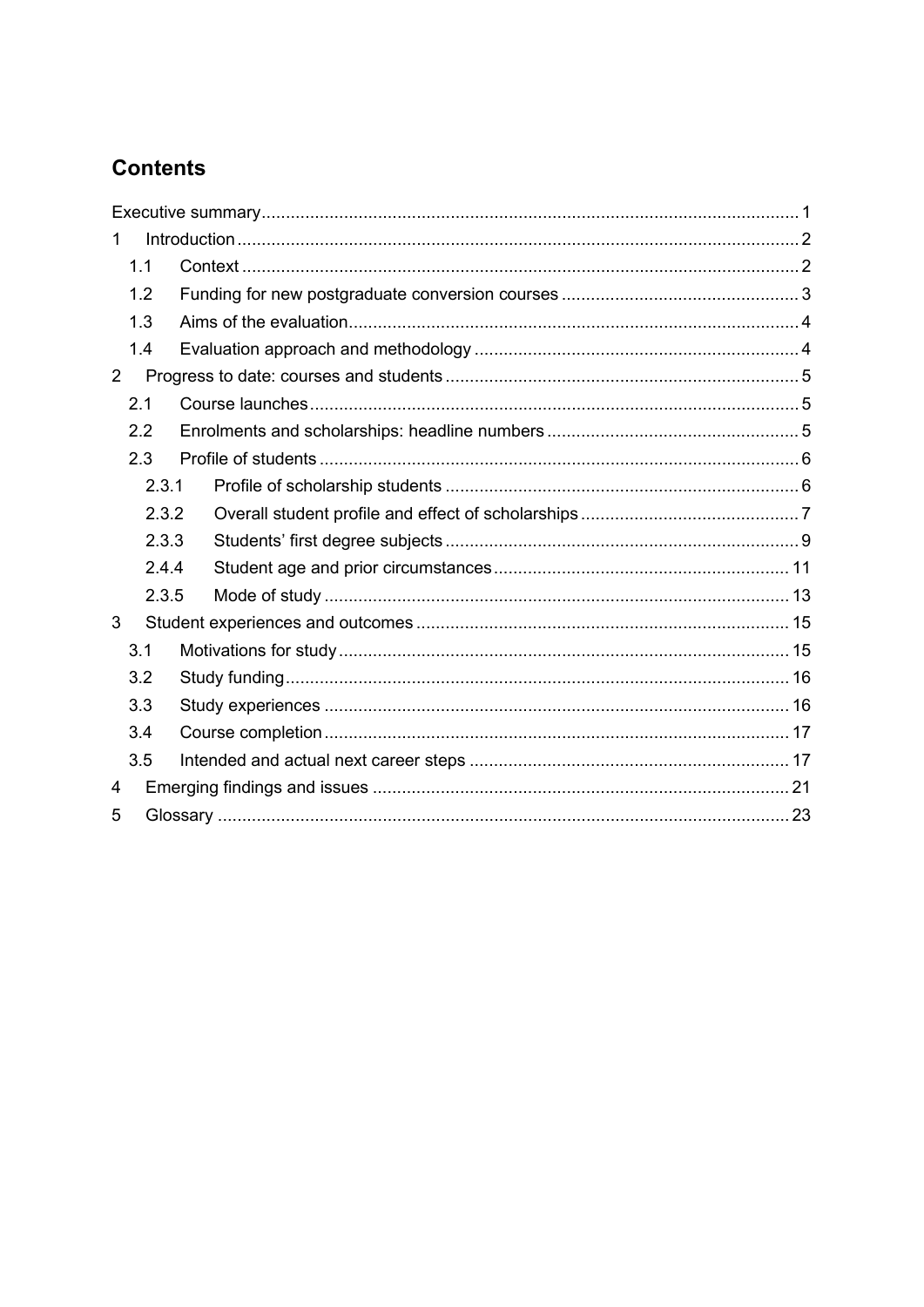# <span id="page-2-0"></span>**Executive summary**

This is an interim report of an evaluation being undertaken by CRAC of a programme of new data science and artificial intelligence (AI) postgraduate conversion courses. Commissioned by the Office for Students (OfS), the evaluation is based on a mixed-methods approach involving dialogue and roundtables with provider project teams, systematic collection of student data and student surveys. The report is positioned at roughly the midpoint of the three-year programme.

The programme comprises projects at 28 institutions, 17 of which are independent projects and 11 forming part of an Institute of Coding consortium headed by Coventry University. After some delays, mainly relating to Covid-19, all 36 courses originally proposed were operational by the 2021/22 academic year. To date, total enrolment on these courses (3859 students) has far exceeded the original target of 2500. The proportion of UK-domiciled students was high in 2020/21 intakes, but has fallen in the 2021/22 intakes. Almost all the scholarships available were taken up in 2020/21, but there has been slightly lower than expected take-up in 2021/22 intakes. Three-quarters of scholarships were awarded to students in the three priority categories: Black, female and disabled. There is strong evidence that the offer of these scholarships has resulted in a more diverse profile of UKdomiciled students, which was the aim of the scholarship offer.

At this interim stage, evidence remains limited in relation to the high-level programme aim which is an increased number and diversity of graduates gaining a postgraduate qualification in AI or data science and entering the UK workforce. However, over 50% of those students who have already graduated have found a new job and almost all those jobs are strongly data- or AI-focused. Students who have graduated from the courses will be surveyed again prior to the final evaluation and at that time more robust findings will be presented.

In summary, the evidence to date suggests that the programme has been successful. The evaluation is ongoing and a final report will be available in autumn 2023.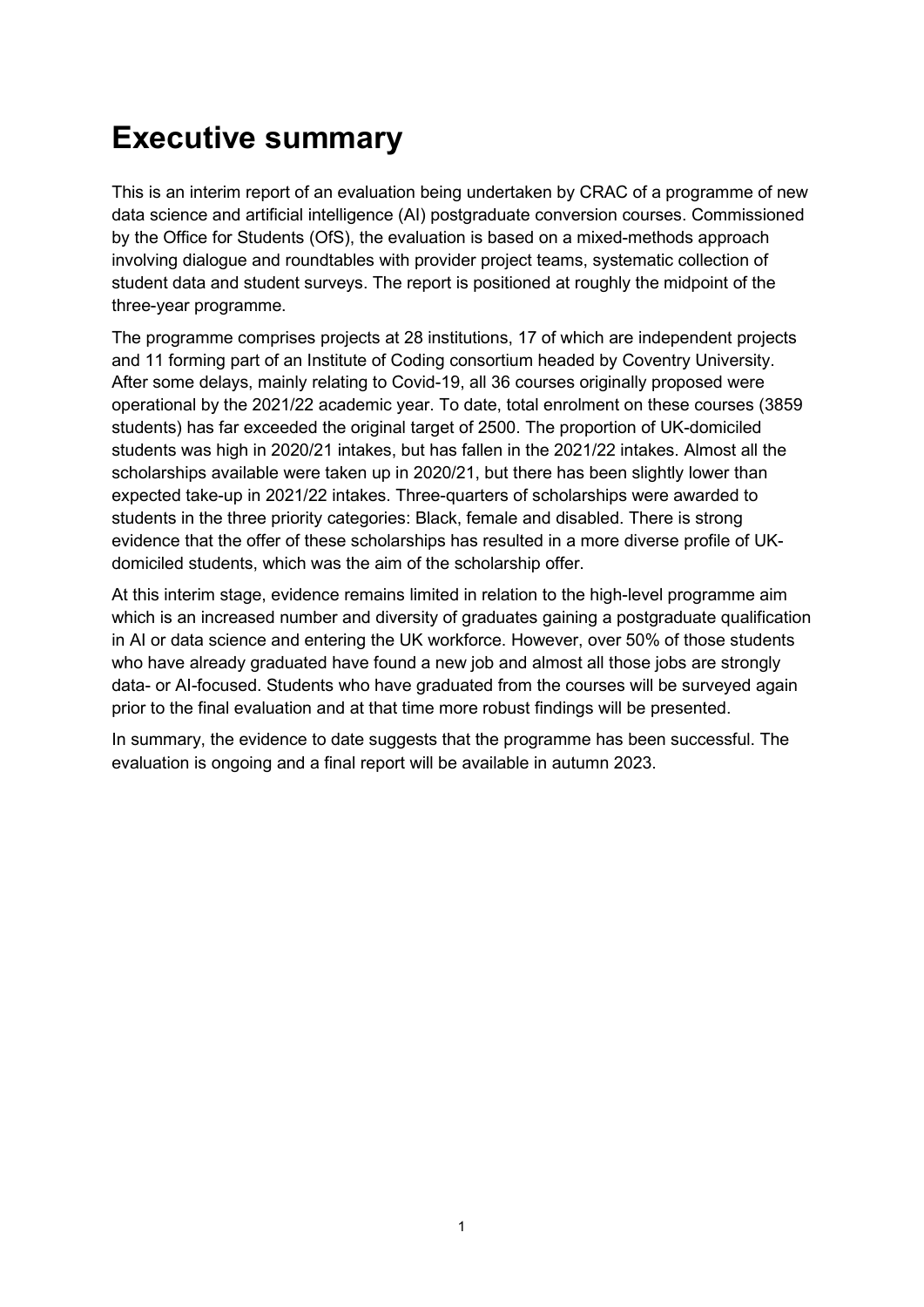# <span id="page-3-0"></span>**1 Introduction**

This is an interim report of an evaluation being undertaken by CRAC of a programme of new postgraduate conversion courses in data science and artificial intelligence (AI), commissioned by the Office for Students (OfS). The report aims to highlight progress in the programme to date, the extent of observable outcomes and some early insights into emerging longer-term impacts, as well as reflections on the current operation of the programme.

## <span id="page-3-1"></span>**1.1 Context**

The Government's 2017 UK Digital Strategy predicted that most jobs in future will require digital skills, while high-level digital skills will be key to developing and implementing the new technologies, products and services that will comprise much of our future economy.[1](#page-3-2) The 2017 Industrial Strategy highlighted the role of both data and artificial intelligence within the 'Grand Challenges' for the UK to position itself for future prosperity.<sup>[2](#page-3-3)</sup> Within the broader context of industrial transformation, AI and machine learning are new industries in their own right but are also expected to underpin new ways of doing business in many sectors. AI and related technologies involve the deployment and analysis of vast datasets to identify improvements in how to undertake complex tasks and require specialised data (science) skills. The UK seeks to be at the forefront of this AI and data revolution, potentially creating thousands of jobs and driving growth.

The Office for Artificial Intelligence (OAI) has been leading efforts to provide the skills and workforce necessary for the UK to harness AI and big data. It suggests the UK needs more highly skilled workers with deep AI and data expertise, a more diverse workforce in these areas, and better data and digital skills in the wider workforce to enable effective use of these technologies.<sup>[3](#page-3-4)</sup> Internationally, demand is already being seen from industry for more people with advanced data science and AI skills; in the UK, demand for these skills has been reported already to be outstripping supply. Experts in AI and techniques like machine learning are in particularly short supply.<sup>[4](#page-3-5)</sup>

The recent 'AI roadmap' by the UK AI Council provided recommendations to support UK strategic intentions including the following two relating to skills and diversity:<sup>[5](#page-3-6)</sup>

- *"Scale up and commit to an ongoing 10-year programme of high-level AI skill building. This would include… industry-led Masters and level 7 apprenticeships."*
- *"Make data-led decisions about where to invest and ensure that underrepresented groups are given equal opportunity and included in all programmes."*

<span id="page-3-2"></span><sup>1</sup> *UK digital strategy*, Department for Digital, Culture, Media & Sport, 2017

<span id="page-3-3"></span><sup>2</sup> *Industrial strategy: Building a Britain fit for the future*, HM Government, 2017

<span id="page-3-4"></span><sup>3</sup> *Industrial Strategy: Artificial Intelligence Sector Deal*, HM Government 2018

<span id="page-3-5"></span><sup>4</sup> *Growing the artificial intelligence industry in the UK*, DCMS and BEIS, 2017

<span id="page-3-6"></span><sup>5</sup> *AI Roadmap*, UK AI Council, 2021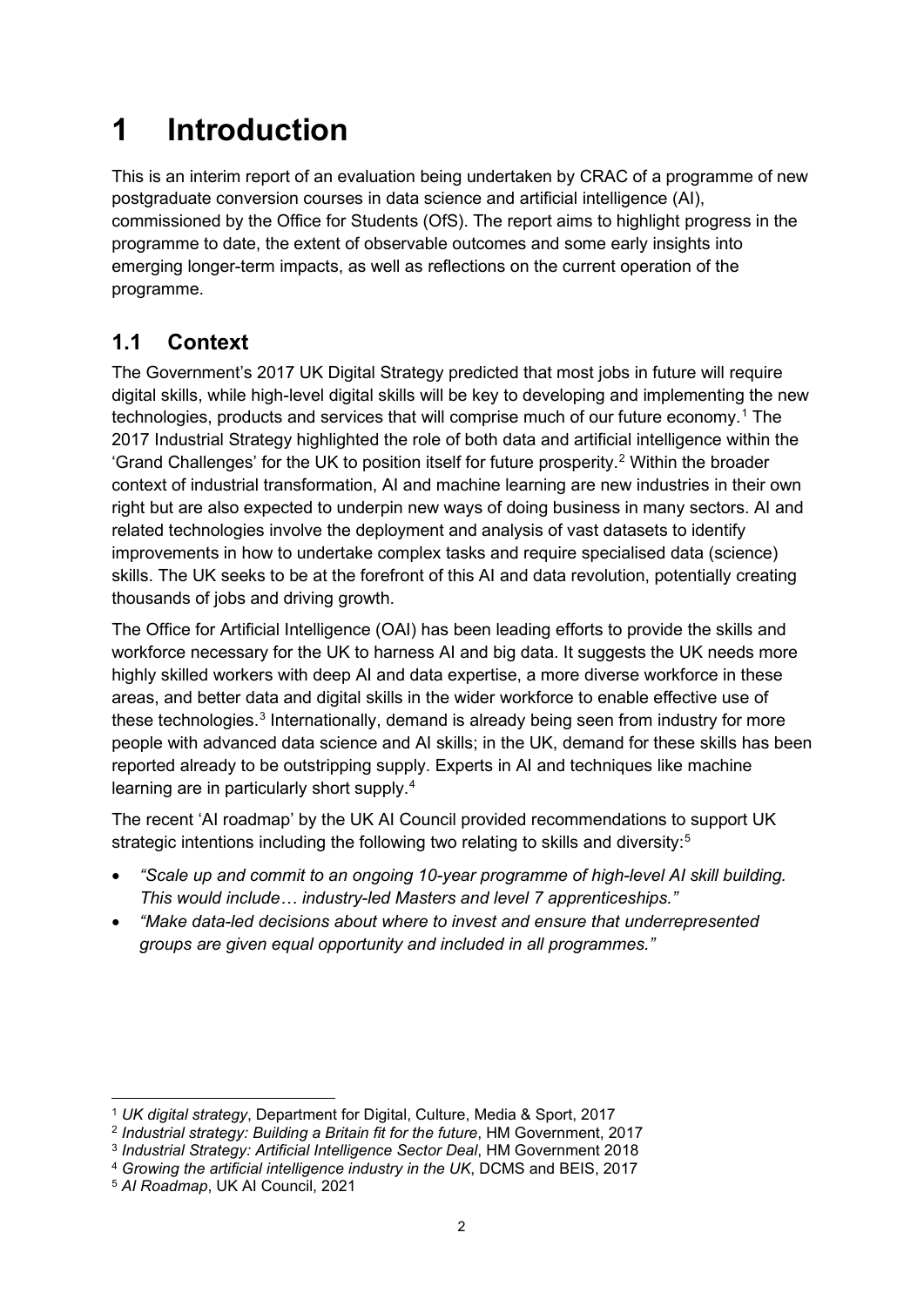### <span id="page-4-0"></span>**1.2 Funding for new postgraduate conversion courses**

Traditionally, a main strategic response to graduate-level skill shortages has been to try to increase the number of people in post-compulsory education who study the relevant subjects, including at first-degree level, and who could potentially enter employment in the field. However, this is a slow response and increasingly seen as insufficient, not least because the majority of those who will be in the workforce in 20 years' time are already working. The introduction of new skills through new first-degree graduates entering the labour force can only dent the demand. Consequently, fulfilment of the demand for high-level skills in sectors reliant on data science or AI is likely to require not only more new graduates but also the upskilling and/or re-skilling of those already in the workforce. One response to increase the supply of talent is through conversion courses that either re-skill recent graduates from other disciplines or up-skill those in the existing workforce.

Some courses at MSc level already provide 'conversion' to fields like engineering by targeting graduates with first degrees in subjects such as maths and physics. [6](#page-4-1) In 2015 the Higher Education Funding Council for England (HEFCE), Department for Business, Energy & Industrial Strategy (BEIS) and Department for Digital, Culture, Media and Sport (DCMS) funded the development of 45 pilot conversion courses at Master's level in engineering, data science, cybersecurity and computing, to explore whether such courses could enable graduates with a much wider range of degrees (including non- $\text{STEM}^7$  $\text{STEM}^7$  first degrees), to enter engineering or computing careers. CRAC's evaluation of the scheme demonstrated that courses in data science were particularly successful in this respect and also popular. [8](#page-4-3)

In 2019, on behalf of DCMS and OAI, the OfS announced a new programme of postgraduate conversion courses in data science and AI to help address the shortage of specialists in these areas.<sup>[9](#page-4-4)</sup> In the ensuing funding competition to support development of conversion courses in data science and AI technologies, 28 universities (including 11 in a consortium) won funding to develop and deliver new conversion courses. Collectively they had a target of producing 2500 data science and/or AI postgraduates in the academic years 2020/21 to 2022/23. This was underpinned by a further fund enabling 1000 scholarships (of £10,000 each) to be made available with the target of increasing the diversity of participating graduates. These scholarships were specifically prioritised for black, female and disabled students (the three foremost priority groups) along with the following UK under-represented groups:

- Students from POLAR Q1 and Q2:
- Care-experienced students;
- Estranged students;
- Gypsy, Roma and Traveller students;
- Refugees;
- Children from military families, veterans and partners of military personnel.

<span id="page-4-1"></span><sup>6</sup> *Transition to Engineering,* HEFCE, 2015

<span id="page-4-2"></span><sup>&</sup>lt;sup>7</sup> STEM refers to science, technology, engineering and mathematics subjects.

<span id="page-4-3"></span><sup>8</sup> *Evaluation of a scheme to develop pilot engineering and computing conversion master's courses*, Office for Students, 2019

<span id="page-4-4"></span><sup>9</sup> [https://www.officeforstudents.org.uk/media/982b4270-90b7-40a2-a01f-f80981b67f6b/ai-and-data](https://www.officeforstudents.org.uk/media/982b4270-90b7-40a2-a01f-f80981b67f6b/ai-and-data-science-pg-funding-guidance.pdf)[science-pg-funding-guidance.pdf](https://www.officeforstudents.org.uk/media/982b4270-90b7-40a2-a01f-f80981b67f6b/ai-and-data-science-pg-funding-guidance.pdf)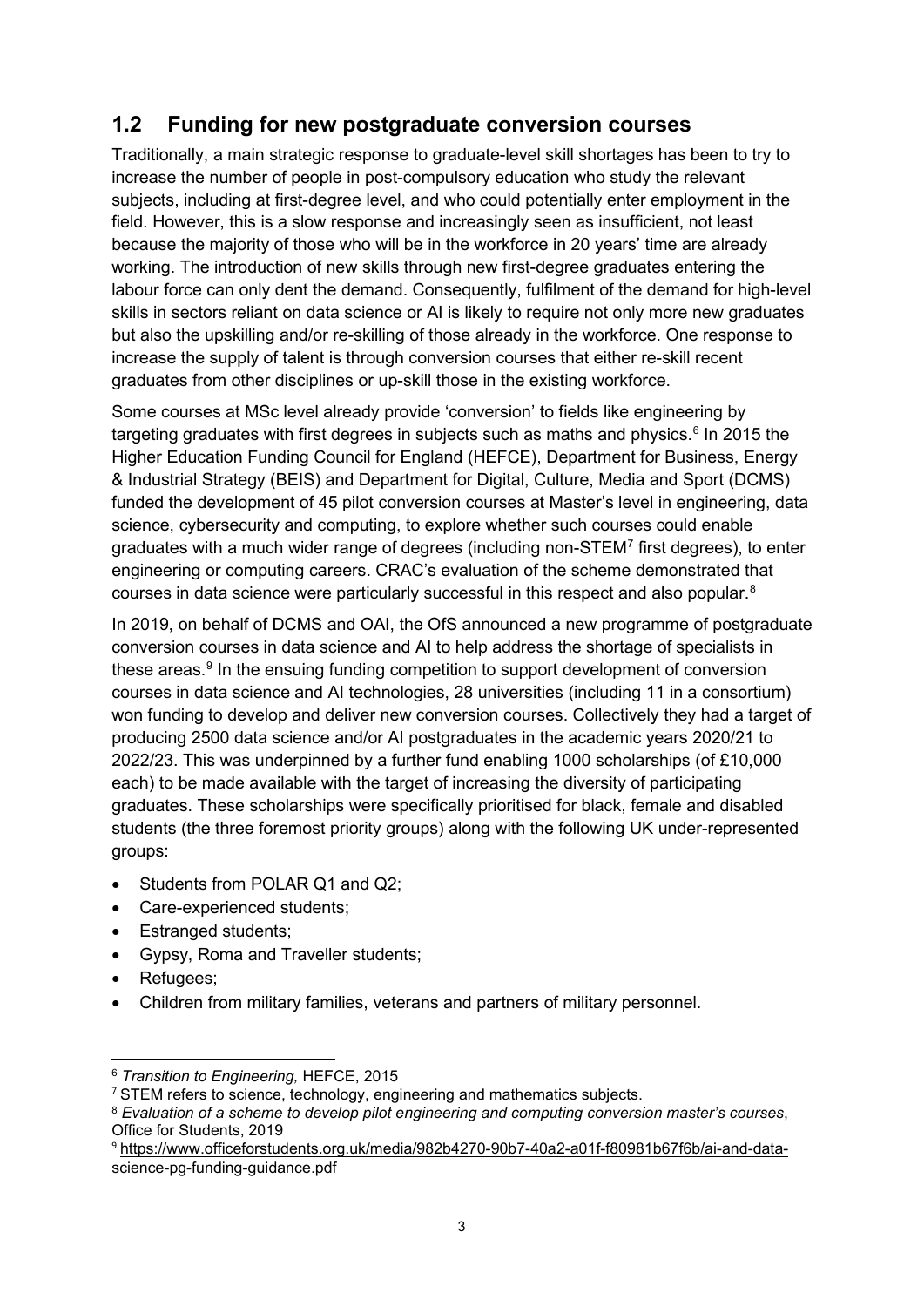### <span id="page-5-0"></span>**1.3 Aims of the evaluation**

CRAC has been tasked by OfS to evaluate the 2019 programme. At the highest level, the aim of the evaluation is to assess whether the targets set out above (more graduates entering the workforce and a more diverse profile amongst those graduates) have been achieved. In more detail, there is a range of formative and summative objectives:

- Understanding the approaches funded institutions have taken to develop and deliver provision, and whether some work particularly well, generally or for specific student types;
- Identifying the number and profile of course participants and, where possible, whether once completed they progress into or within the desired labour market;
- Understanding the effectiveness of scholarships to widen the diversity of participation;
- Supporting the sharing of practice, knowledge and learning between institutions and more widely so that effective innovation is captured and shared;
- To provide recommendations for the sector and institutions about future provision of conversion courses and their contribution to workforce development.

## <span id="page-5-1"></span>**1.4 Evaluation approach and methodology**

A mixed-methods approach was implemented for the evaluation, broadly comprising:

- Regular dialogues with funded project teams to monitor course development, identify challenges and establish and implement data collection by each institution;
- Systematic collection of data about students enrolled on courses and obtaining scholarships, including key student profile characteristics (collated by CRAC);
- A pattern of programme-wide surveys of students during and following completion of courses, implemented in waves to target all the main course intakes;
- Eliciting and sharing learning through dialogues with each provider and programme round-tables/workshops.

This interim report is positioned at roughly the midpoint of the three-year programme, based on data from three main course intakes in 2020/21 and two to date in 2021/22. A total of 680 cleaned and useable responses to waves of the student survey were obtained, although not all respondents answered all questions (the same survey instrument was used, so responses could be combined from different waves), and 100 cleaned responses to the first survey of students completing courses (covering only the autumn 2020 intake to date). Among these, there were respondents from 25 of the 28 funded institutions. It is worth noting that students who had been awarded scholarships were over-represented in student survey responses (which presumably reflects that those benefiting from a scheme scholarship have been particularly positively disposed to engage with the evaluation).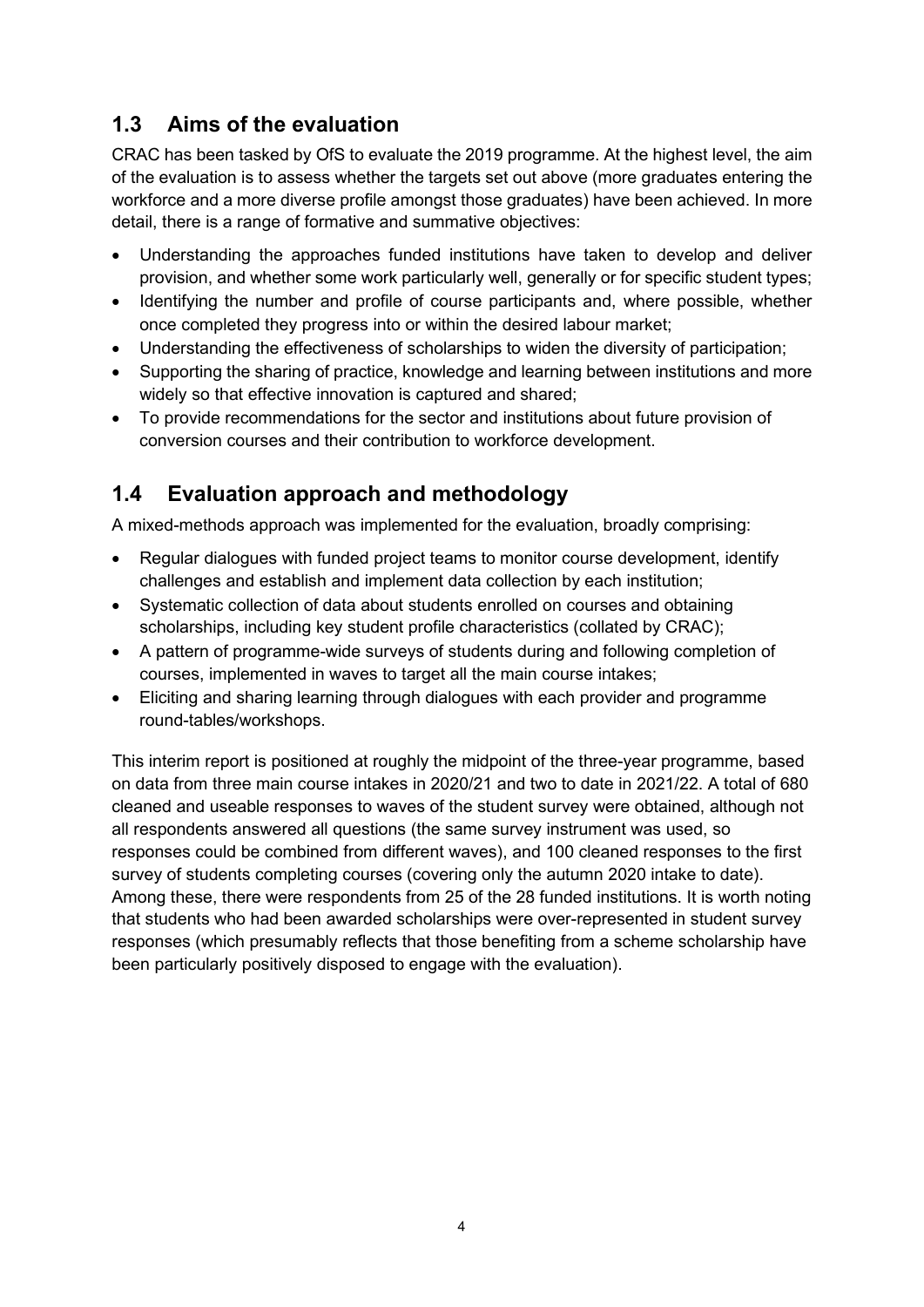# <span id="page-6-0"></span>**2 Progress to date: courses and students**

## <span id="page-6-1"></span>**2.1 Course launches**

The programme comprises projects in a total of 28 institutions, 17 as independent projects and 11 within an Institute of Coding (IoC) consortium headed by Coventry University. Encountering delays relating to the Covid-19 pandemic, 17 of the institutions launched new courses in autumn 2020, while a further eight delayed launch to January 2021 (although six implemented more than one intake that academic year). The remaining institutions launched their first courses in autumn 2021, so all 28 funded institutions have now delivered provision.

All but two of the 28 institutions had an intake in autumn 2021, marking an overall return to the conventional academic cycle, albeit two institutions preferred a single annual intake in January. The success of the courses has led several institutions to sustain additional intakes at other times in the academic year.

The programme now comprises all the 36 courses originally proposed, although additional variants exist (with different modes/durations or with/without an integrated placement). Broadly, we classify 17 courses as data science (DS), nine as primarily in artificial intelligence (AI), and the remaining 10 combining these two subject areas (DS & AI).

| Launch period           | <b>All enrolments</b> |       |                     | <b>All scholarships</b> |       |                     |
|-------------------------|-----------------------|-------|---------------------|-------------------------|-------|---------------------|
|                         | Target                | Total | % of UK<br>domicile | Target                  | Total | % of UK<br>domicile |
| Autumn 2020             |                       | 780   | 61%                 |                         | 139   | 88%                 |
| January 2021            | 605                   | 535   | 52%                 | 220                     | 71    | 70%                 |
| Total 2020/21 intakes   | 1385                  |       | 56%                 |                         | 218   | 82%                 |
|                         |                       |       |                     |                         |       |                     |
| Autumn 2021             |                       | 1786  | 37%                 |                         | 258   | 71%                 |
| January 2022            | 835                   | 688   | 12%                 | 350                     | 34    | 35%                 |
| Total 2021/22 intakes   |                       | 2474  | 30%                 |                         | 292   | 67%                 |
|                         |                       |       |                     |                         |       |                     |
| <b>Cumulative total</b> | 1440                  | 3859  | 39%                 | 570                     | 510   | 73%                 |

## <span id="page-6-2"></span>**2.2 Enrolments and scholarships: headline numbers**

Table 2.1 Numbers of enrolments and scholarships awarded, to February 2022, based on student data templates $10$ 

Overall, to February 2022, data received from funded institutions suggests a total of 3859 students have enrolled on courses in the programme to date (Table 2.1), which is already well above the original target for the total programme of 2500. The number within intakes during academic year 2020/21 was over double the projections made in the project proposals, while in 2021/22 to date the enrolment is almost three times the number projected. Yet more students will have enrolled by the time of publication of this report as a result of further intakes in spring 2022 (i.e. also starting within the 2021/22 academic year).

<span id="page-6-3"></span><sup>&</sup>lt;sup>10</sup> Totals for 2020/21 year include small intakes in spring 2021, which are not shown separately.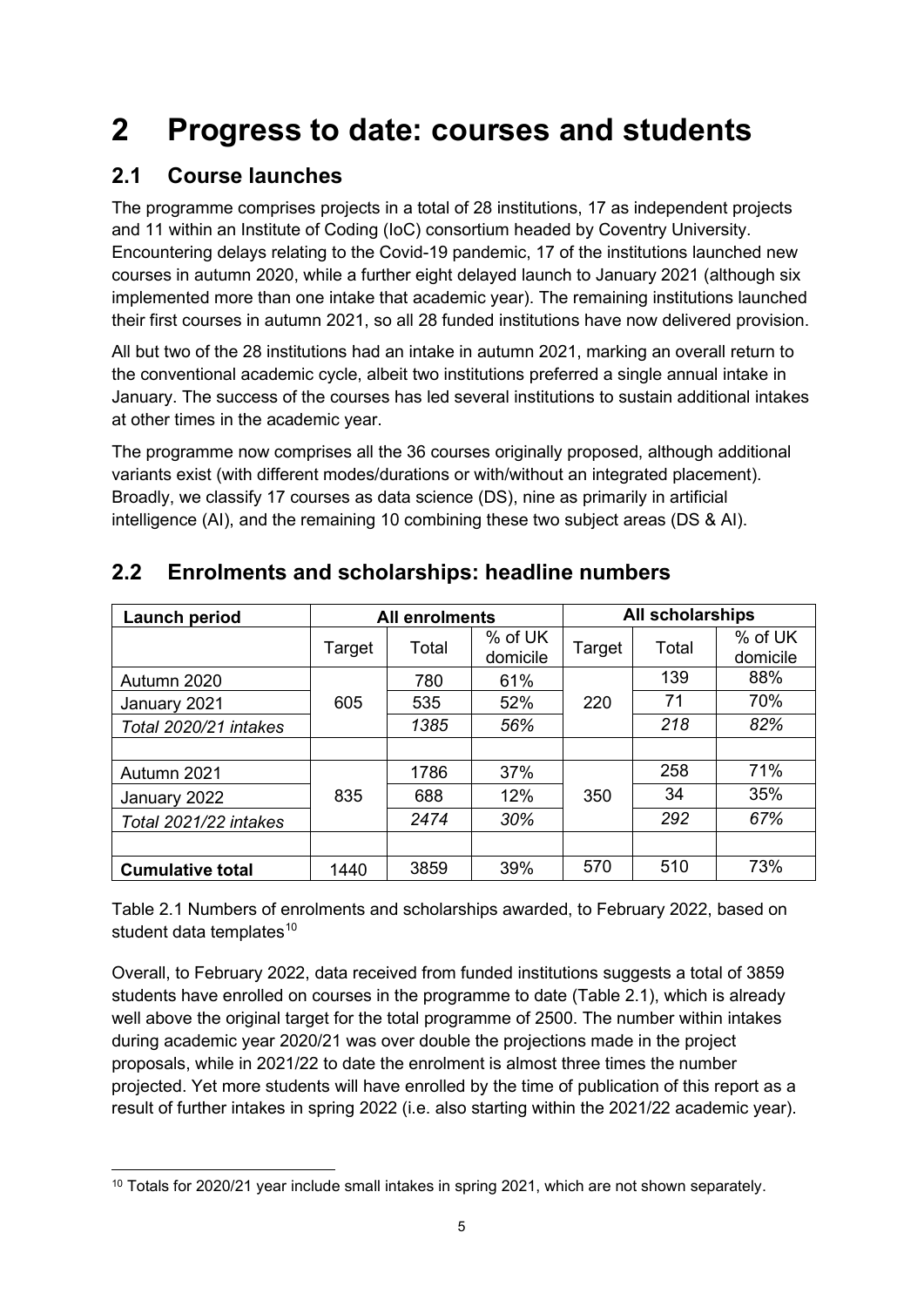Initially, the proportion of UK-domiciled students was very high and UK students comprised the majority of intakes in 2020/21, but this has fallen for intakes in 2021/22 as the number of international applicants and enrolments has grown rapidly. The low proportion in the January 2022 intake is somewhat anomalous. While specific non-UK domicile data is only available from survey respondents, these suggest that courses have drawn students from 57 different countries to date, mostly from outside the EU, but most prominently from Nigeria and India (who account for over one third of all enrolments).

Also listed within Table 2.1 are the numbers of scholarships awarded to date. There was almost full use of the targeted scholarship allocations (a total of 220) in the 2020/21 intakes, while data to February 2022 suggests a further 292 have been awarded so far in the October 2021 and January 2022 intakes. Although further scholarships are allocated for spring 2022 intakes, it is almost certain that the 2021/22 target of 350 will not be reached. Projects report that small numbers of students with scholarships withdraw or defer to a subsequent intake, so take up of the total possible allocation is unlikely to be feasible in practice.

On the basis of intakes starting during 2021/22, course cohort sizes are healthy and, in many cases, large (compared with typical STEM Master's provision). Mean cohort sizes this year have been just over 40 students for DS courses, over 70 for combined DS & AI courses, and around 30 for AI courses. These are high for the second annual intake of a recently introduced Master's course. In practice, there have been some very large cohorts, with one institution enrolling over 200 students in a single intake and several over 100. No institution enrolled fewer than 10 students in a single intake (although enrolments to certain variants of particular courses could be lower).

## <span id="page-7-0"></span>**2.3 Profile of students**

#### <span id="page-7-1"></span>*2.3.1 Profile of scholarship students*

Results presented here focus on UK-domiciled students, who are the group of most interest in terms of the overall programme, which seeks to increase the diversity of graduates in the AI and data workforce in the UK (as UK domiciles are the most likely to be eligible to and in practice enter it). Award of scholarships to international students has not been prohibited within the programme, but most institutions – understanding the desired focus of the programme on UK graduates – have either restricted scholarship eligibility to UK students or else found ways to prioritise them within their selection process.

Table 2.2 summarises the key profile characteristics of the 369 UK-domiciled students awarded scholarships in the programme to date for whom there is full profile data, remembering that the priority eligibility criteria were Black, female and disabled students. Almost three quarters of UK-domiciled awardees have been women (74%), 38% of a Black background (and a further 19% another ethnic minority background), while just over one quarter (26%) have a declared disability. The proportions of Black, female and disabled UKdomiciled scholarship awardees have all been slightly lower in 2021/22 intakes than in the 2020/21 intakes.

Around one quarter (26%) of UK-domiciled awardees were identified within one or more of the other under-represented groups eligible for a scholarship, which were based on similar personal characteristics to those used to characterise Widening Participation students at undergraduate level (broadly). We do not consider these data to be fully reliable as several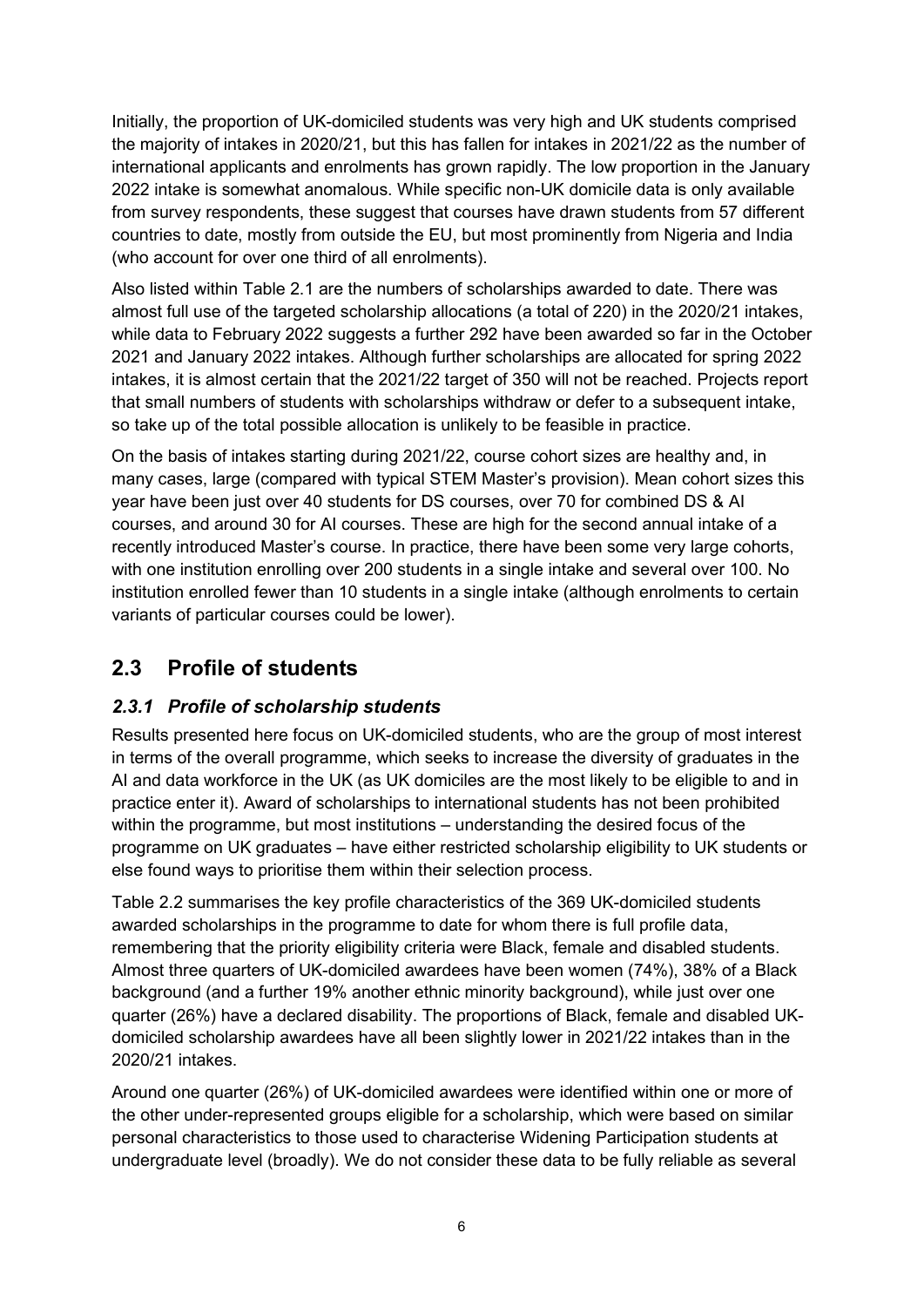institutions report they are not able to identify such characteristics robustly amongst postgraduate students.

| Launch period         | UK-domiciled scholarship students |        |              |                    |                 |  |
|-----------------------|-----------------------------------|--------|--------------|--------------------|-----------------|--|
|                       | Total                             | Female | <b>Black</b> | Ethnic<br>minority | <b>Disabled</b> |  |
| Autumn 2020           | 124                               | 74%    | 40%          | 56%                | 30%             |  |
| January 2021          | 50                                | 80%    | 40%          | 56%                | 26%             |  |
| Total 2020/21 intakes | 174                               | 77%    | 40%          | 56%                | 29%             |  |
|                       |                                   |        |              |                    |                 |  |
| Autumn 2021           | 183                               | 69%    | 34%          | 56%                | 23%             |  |
| January 2022          | 12                                | 92%    | 33%          | 58%                | 33%             |  |
| Total 2021/22 intakes | 195                               | 71%    | 34%          | 56%                | 24%             |  |
|                       |                                   |        |              |                    |                 |  |
| Cumulative total      | 369                               | 74%    | 38%          | 57%                | 26%             |  |

Overall, these results show that many scholarship awardees were eligible on the basis of more than one of the eligibility criteria.

Table 2.2 Key profile characteristics of UK-domiciled students awarded scholarships (cumulative to February 2022)

The focus of this analysis has deliberately been on those of UK domicile, who potentially have the strongest chance of entering the UK labour market in the data and AI sectors. However, it is worth noting that a proportion of scholarships is being awarded to international students. In the first year of the programme, 18% of scholarships were awarded to international students, who mostly qualified through their gender and/or Black background. In the intakes during academic year 2021/22 to date, the proportion has been 33%, suggesting a falling trend in the proportion of scholarships awarded to UK students.

Amongst the 128 scholarship awards to date to international students, the vast majority have gone to students from outside the EU (only 1 in 10 have gone to EU students). We believe this reflects high numbers of applicants for courses from countries such as Nigeria and India, many of whom potentially could be eligible for a scholarship at many institutions and were attracted to apply by the mention of scholarships.

Inspection of the scholarship data suggest that the majority of institutions have prioritised UK students in their scholarship award-making, while a small but increasing number have awarded more scholarships in the 2021/22 year to overseas than UK students. Overall, the picture is that there is more demand for scholarships than supply, but some institutions do not have enough UK-domiciled eligible applicants (hence the apparent overall drift towards a greater proportion of international students over time). It will be interesting during the remainder of the evaluation to monitor how this continues to evolve.

#### <span id="page-8-0"></span>*2.3.2 Overall student profile and effect of scholarships*

To date, 37% of all enrolled students have been female (38% in 2020/21 intakes, 36% in 2021/22 intakes). Regarding disability, another of the targeted aspects of profile, the proportion of all students reporting a disabled status was lower (7%) in 2021/22 intakes than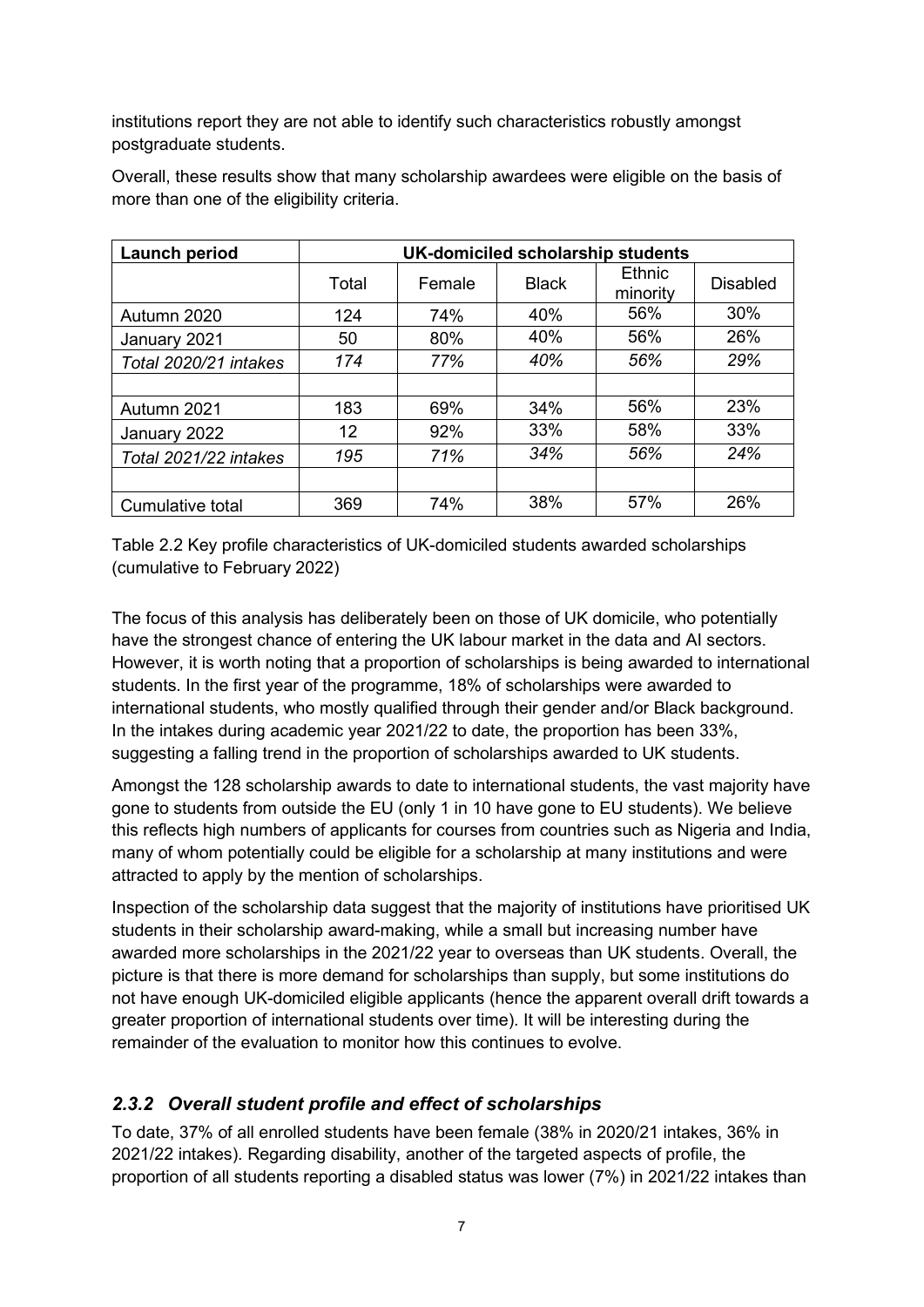in 2020/21 (12%), although the proportion amongst UK students was higher (17%) than international students (3%).

In parallel with HESA practice (which does not collect the ethnicity of international students), this report focuses on the ethnicity of UK students, not of all students. Amongst UK students, in the 2021/22 intakes, 21% were of Black background and in total 46% were of an ethnic minority background. These were only fractionally lower than the proportions observed in the first year of the programme.

The biggest change in profile has been in relation to domicile, as mentioned earlier, with 30% of students in the 2021/22 year to date being of UK domicile which is substantially lower than the 2020/21 intakes when UK students were (just) in the majority at 56%. It is thought that this shift reflects maturation of the courses. The institutions launched this provision quickly in 2020/21, which limited the marketing possible, and many are known to have promoted courses initially into the UK market, whereas with time these courses have been included in their full global marketing efforts so awareness amongst overseas students will have increased. The first courses were also launched in the context of the pandemic, when perceptions were that the UK graduate labour market was weak – which could also have increased interest amongst recent UK graduates.

It should also be noted that the domicile of students intersects with certain other characteristics, particularly disability – as proportionally fewer international students (3%) report they are disabled than UK students (17%) in the 2021/22 intakes. This intersection is observed in the falling overall proportion of disabled students with time as the proportion who are international rises. Interestingly, these proportions are very similar to those amongst all those entering taught postgraduate (PGT) Master's courses in 2019/20. [11](#page-9-0)

A key question for the evaluation is whether the profile of all students on these new courses is different from that observed for pre-existing, broadly similar provision – and whether that difference is caused by the offer of scholarships or other reasons. One benchmark is the proportion of female students on taught Master's provision across engineering, technology and computer science – which was 28% in 2019/20, the most recent data. At 37%, the proportion on the conversion courses to date is somewhat higher. Amongst UK students, again, the proportion of ethnic minority students on these courses (46%) appears to be higher than within that broad benchmark group (38%). These comparisons give a rough idea that the conversion courses do appear to be 'more diverse' in these respects.

A more specific insight can be gained by comparing the profile of students with and without scholarships, again focusing on UK students (amongst whom most scholarships are awarded). Figure 2.1 illustrates very clearly that the proportions of UK students with the key targeted characteristics are markedly higher than amongst students without scholarships. This undoubtedly results in higher proportions in the overall cohort, although remembering that most scholarships go to UK students and so the effect on the overall cohort is somewhat less, and potentially less so with time as the proportion of international students rises. Nonetheless, this is evidence that the presence of scholarships appears to be having the desired effect of diversifying the student cohort in terms of the targeted characteristics.

<span id="page-9-0"></span><sup>11</sup> 2.6% of non-UK 2019/20 PGT entrants reported a disability and 17.1% of UK entrants. [https://www.officeforstudents.org.uk/data-and-analysis/equality-diversity-and-student-characteristics](https://www.officeforstudents.org.uk/data-and-analysis/equality-diversity-and-student-characteristics-data/official-statistics/)[data/official-statistics/](https://www.officeforstudents.org.uk/data-and-analysis/equality-diversity-and-student-characteristics-data/official-statistics/)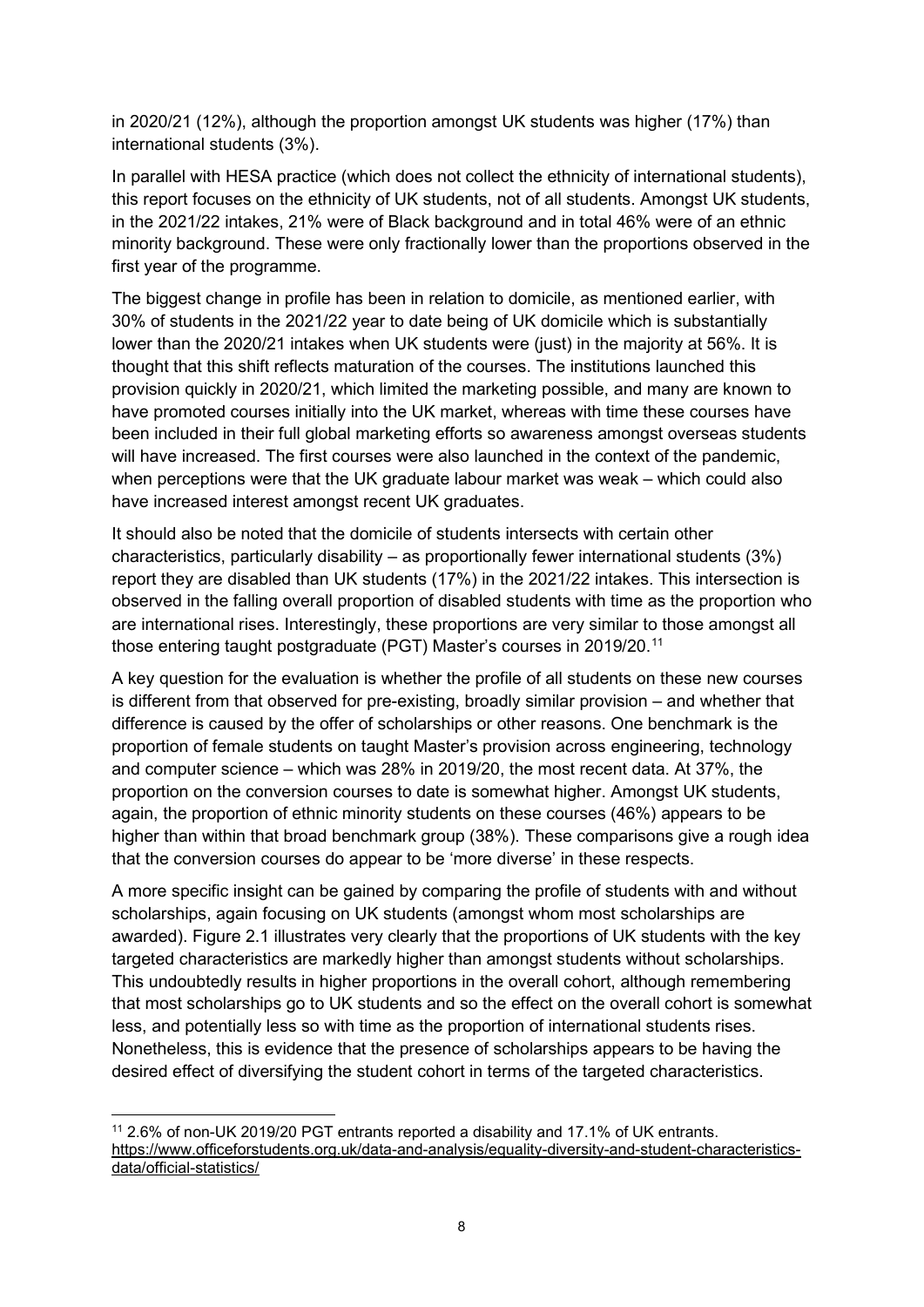

Figure 2.1 Proportion of UK students to date with certain key characteristics, with and without scholarships (*N*s: scholarship students 369; others 1131)

#### <span id="page-10-0"></span>*2.3.3 Students' first degree subjects*

Analysis of students' prior degree subjects is important to assess the extent to which the courses are being taken up by students without a prior degree in a closely related subject area (i.e. 'converter' or non-cognate students) as opposed to those with a cognate first degree. In reporting of student profiles, institutions are asked to classify each student's firstdegree subject into one of the following groups:

- Cognate: same broad subject area as conversion course (e.g. computer science, AI, data science);
- 'Core-STEM': e.g. physics, engineering, mathematics, statistics, IT;
- 'Far-STEM': other STEM subjects (e.g. biology, geology, psychology, medicine);
- 'Non-STEM': any other subject (including economics, business, arts etc.);
- None: no first degree held.

To date, 43 students (about 1%) have been reported as not having a first degree, split roughly evenly between the two programme years, and these were omitted from the analysis that follows. We assume these students were admitted on the basis of relevant experience or a professional qualification gained during employment.

Overall, according to this classification, around one quarter of all students have been cognate (although this was higher at 30% in 2021/22 intakes than in 2020/21, 18%). This means that three quarters of students have been converters to some extent. Over 40% have had either a non-STEM or a far-STEM background, for whom we consider the extent of 'conversion' to be substantial, as the mathematical content of their first degree will in most cases have been limited (or non-existent).

Figure 2.2 illustrates the first-degree subject groups for students in each of the two years of intakes, overall and for a variety of sub-groups of interest. From these results, we interpret a number of trends. First, overall and across all these sub-groups, there is a consistent trend for a somewhat higher proportion of cognate students starting courses in 2021/22 than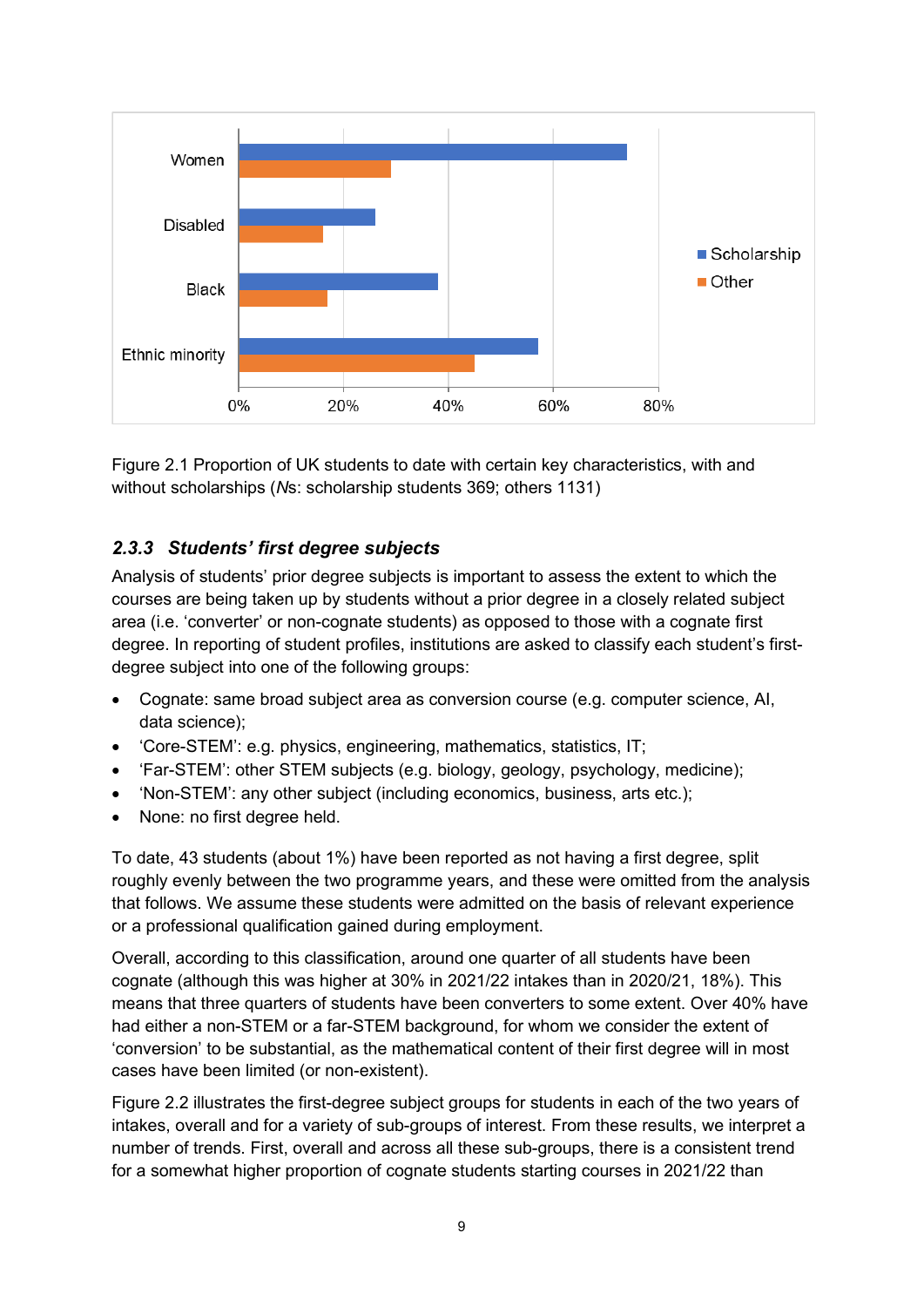2020/21, although in all cases the majority are converter students to some extent. Second, the proportion of cognate students is higher amongst international students than UK students, which is not a surprise – and perhaps partly the result of some national promotion of the courses specifically as a conversion opportunity in 2020/21 in the UK.

There is also a consistent difference to date between scholarship and other students (shown here for UK domiciles), with more of the scholarship students being converter students – as many as two thirds of whom were from non-STEM or far-STEM backgrounds in the first year of the programme. This difference presumably reflects that institutions have prioritised converter students to some extent in their scholarship award-making, which was not an overt requirement of the programme, and are continuing to do so.



Figure 2.2 Students' discipline of first degree, categorised in relation to 'distance' from data science, AI or computer science, overall and for key groups, by intake year

A small number of institutions also provided the specific first degree subject of every student, demonstrating that courses were drawing students from across the entire width of disciplines. Analysis of these data by the subject area of the conversion course suggested that somewhat fewer of those studying AI courses tended to be from non-STEM or far-STEM backgrounds (and more from a core-STEM first degree) than of those studying DS or combined courses.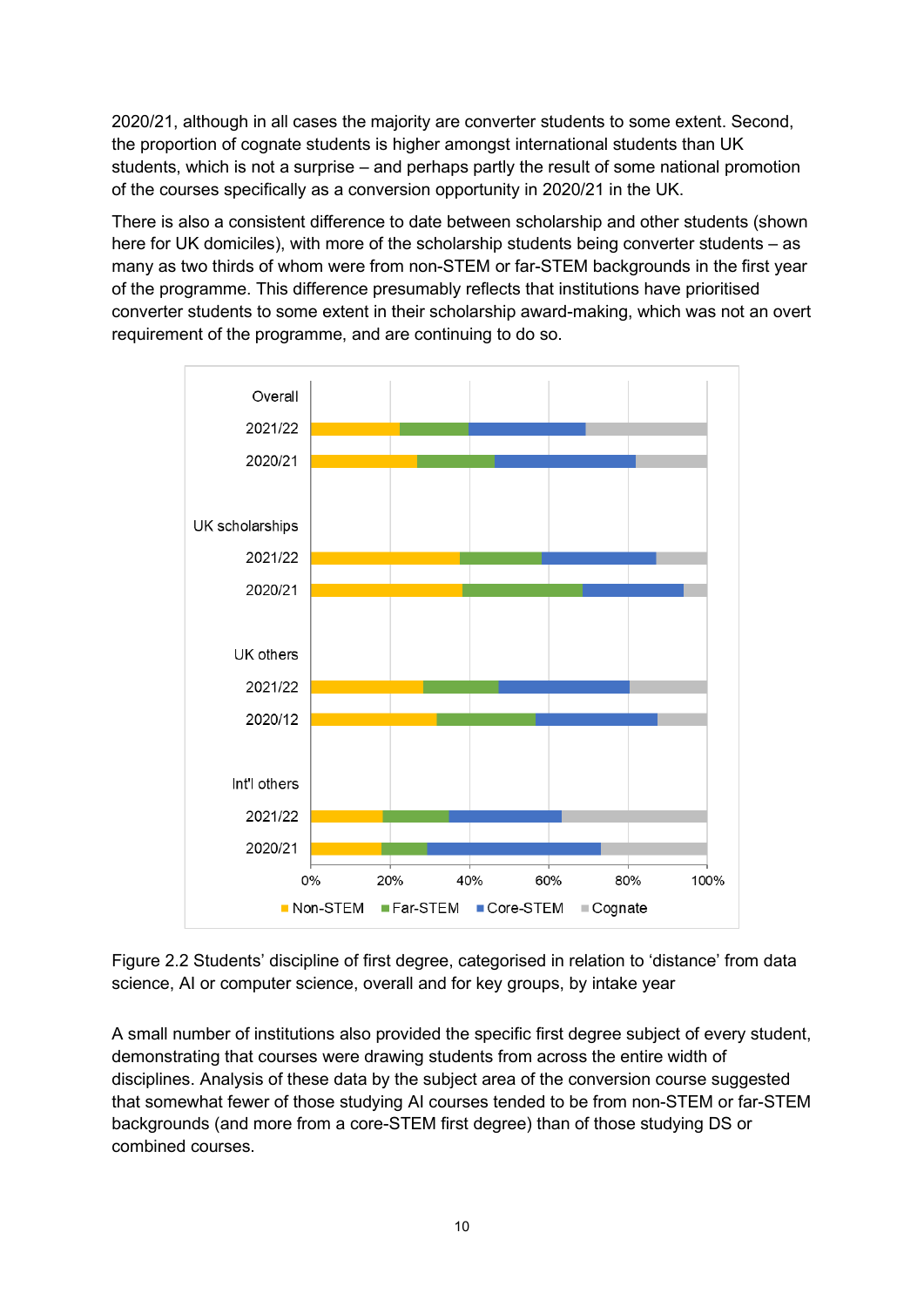Our interpretation of these trends is that, as provision matures, many intakes are progressively shifting towards a more 'conventional' student profile (as seen for many STEM MSc courses), becoming more international and with somewhat fewer converter students among the international students in particular. Nonetheless, the existence of scholarships appears to continue having an effect in retaining some focus on converter students, in addition to enhancing the diversity profile in relation to targeted protected characteristics. Anecdotally, there is some evidence that mixed cohorts (in terms of subject background) may be beneficial to converter students in terms of the extent of student peer support available. [12](#page-12-1) It is also likely that mixed cohorts – in terms of domicile and subject background – will result in larger course cohort sizes and ensure sustainability of provision (whereas a course limited only to UK converter students might be too small for viability).

#### <span id="page-12-0"></span>*2.4.4 Student age and prior circumstances*

Data on student age is not provided by institutions as part of their student data reporting, but it is collected through the student surveys. Figure 2.3 shows the age of student participants, in age ranges, for all intakes to date. The most common age range has been 25-29 years, particularly amongst international students. The age profile of international students is somewhat more tightly clustered than for UK students, with almost 80% of the former aged between 25 and 40, whereas UK students are less tightly clustered with only 53% in these age ranges. That difference is accounted for by both a higher proportion (30%) of UK students being aged under 25 (while only 10% of international students are in that range), but also slightly more of the UK students (15%) being aged 40 or over. What is perhaps important in the context of conversion courses is that the courses are drawing students with a wide range of ages.



Figure 2.3 Age profile of survey respondents, shown as age in years, with nationality (*N*s: UK = 195; International =  $360$ <sup>[13](#page-12-2)</sup>

<span id="page-12-1"></span><sup>12</sup> *Evaluation of a scheme to develop pilot engineering and computing conversion master's courses*, Office for Students, 2019

<span id="page-12-2"></span><sup>&</sup>lt;sup>13</sup> Not all survey respondents provided age data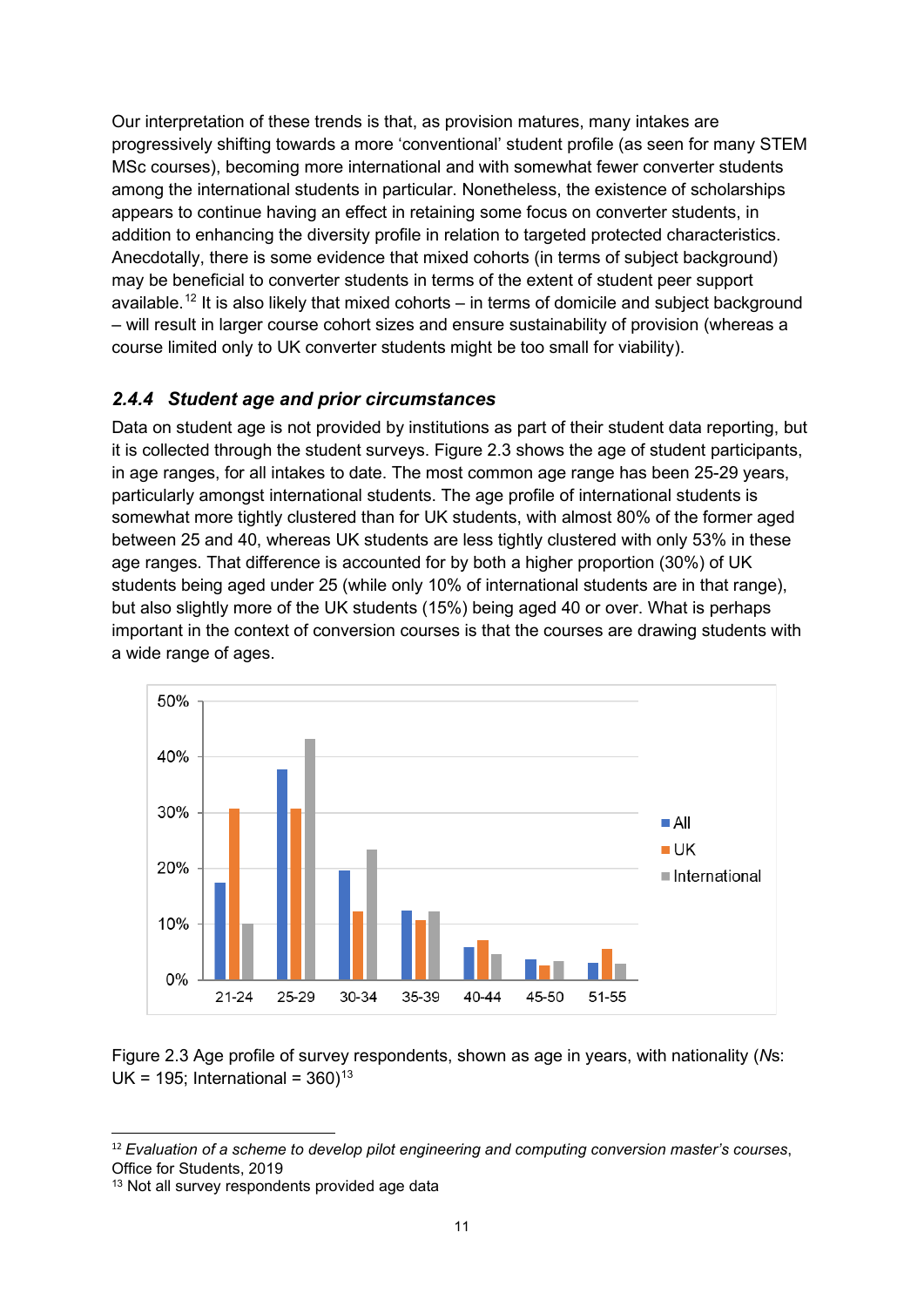More understanding of how the conversion course fits into students' career trajectories is obtained from Figure 2.4, which shows the circumstances of enrolled students prior to enrolment. Overall, the largest proportion (48% to date) reported that they were in full-time work in a long-term job (i.e. a 'career job') the year before they started the course, and around two thirds in total had been working in some way. Just over one in five (21% to date) progressed directly from another higher education (HE) programme (in almost all cases a first degree). This confirms the inference from student age that the conversion courses are being taken by many individuals who have been in the workplace, not just students progressing directly from a first degree. This is important in terms of the courses providing opportunities for up-skilling or re-skilling of those already in the workforce, where they can support progression or potential career change.

Some differences between the two years are evident – fewer of the 2020/21 intake students had been employed long-term (37%), while higher proportions had been in HE or unemployed the year before their course started. It could be that the weak graduate labour market during the pandemic encouraged some students to enrol on a course in 2020/21. An overall rise in postgraduate study is regularly seen during periods of economic recession, as graduates take refuge in HE to avoid or counter an adverse labour market.



However, for the 2021/22 intakes, over half the students were in long-term work before the course, which may reflect a somewhat healthier labour market.

Figure 2.4 Circumstances of students prior to enrolling on a course (2020/21: *N*=179; 2021/22: *N*=484)

Analysis of the year of first degree graduation shows that consistently 22% of students obtained their first degree the year before they commenced the conversion course (and 36% either that year or the previous year). This reconfirms that such students – those who have progressed almost immediately from a prior degree – are currently the minority (within the student survey response sample, at least, and we infer amongst all students across the intakes). Altogether, this range of results suggests that the courses are drawing students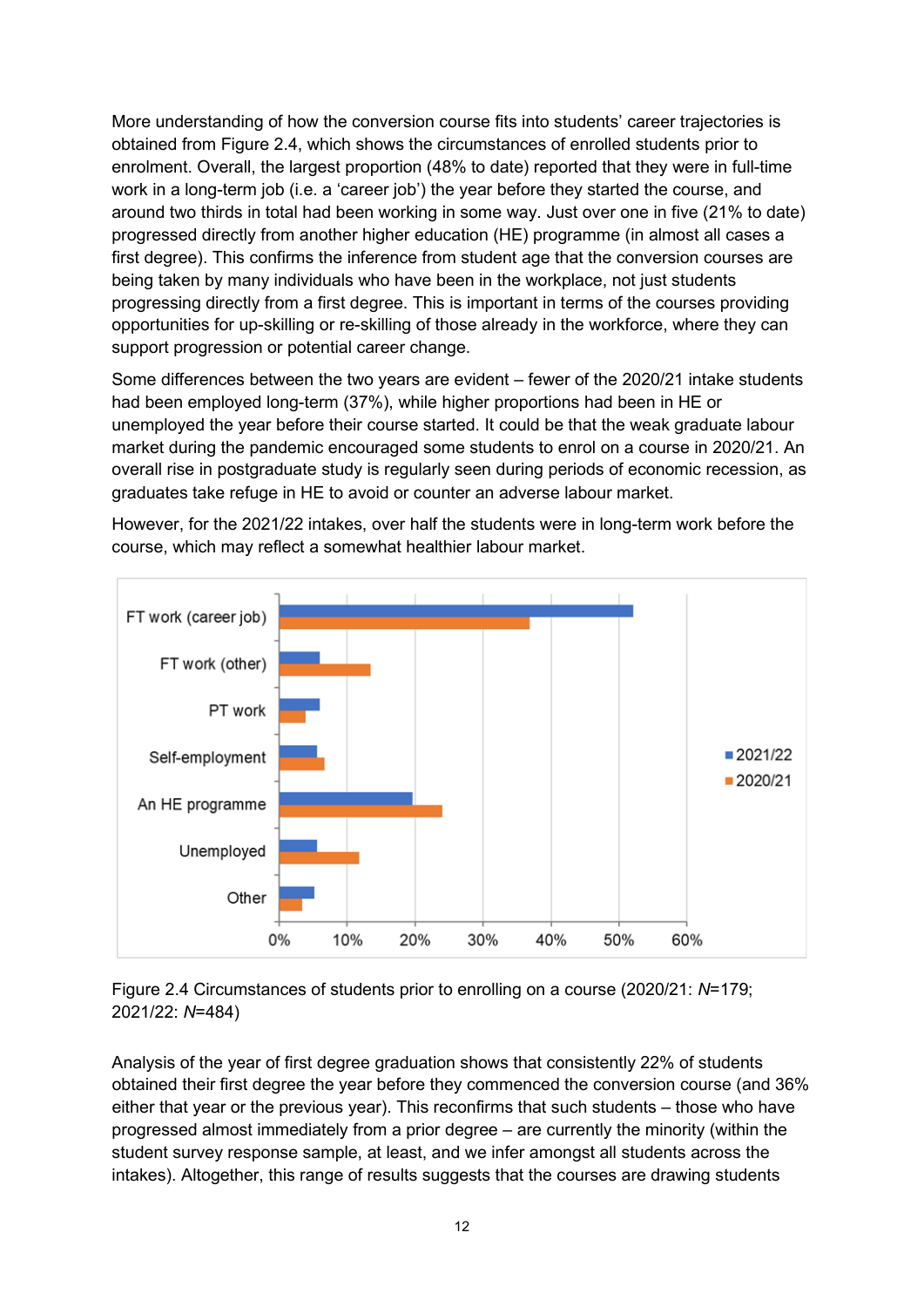with a wide range of ages and years of graduation, both from the UK and overseas, including from long-term prior employment.

The nature of prior employment was investigated for those who had been working full-time in a long-term job prior to entering a course. The largest proportion had been working in IT/communications (32%), but others were well distributed across different industrial sectors, including engineering/manufacturing, finance/banking/professional services, as well as the public sector including health and social care and also education (Table 2.3).

| <b>Sector</b>                     | N   |
|-----------------------------------|-----|
| IT/communications                 | 32% |
| Engineering/manufacturing         | 17% |
| Finance/banking                   | 16% |
| Public sector/third sector/health | 15% |
| Education                         | 12% |
| Other                             | 8%  |

Table 2.3 Nature of prior employment of students who were working full-time in a long-term job prior to starting their course (*N*=312)

Analysis of these preliminary data is consistent with the strategic ambition of the conversion courses programme: i.e. to offer an opportunity for a wide range of graduates in the workplace to re-skill (which could potentially enable a change in career direction), as well as for recent graduates from a variety of backgrounds yet to enter the labour market.

#### <span id="page-14-0"></span>*2.3.5 Mode of study*

Across all intakes to date, 17% of students have studied or are studying on a part-time basis. The proportion among 2020/21 intakes was much higher at around 30% than among intakes in the current year (at around 10%).

Figure 2.5 illustrates how this varies between UK and international students, as well as by year within the programme. Part-time study is far more common among UK-domiciled students, although there has also been a fall in the proportion since the first year of the programme, irrespective of domicile.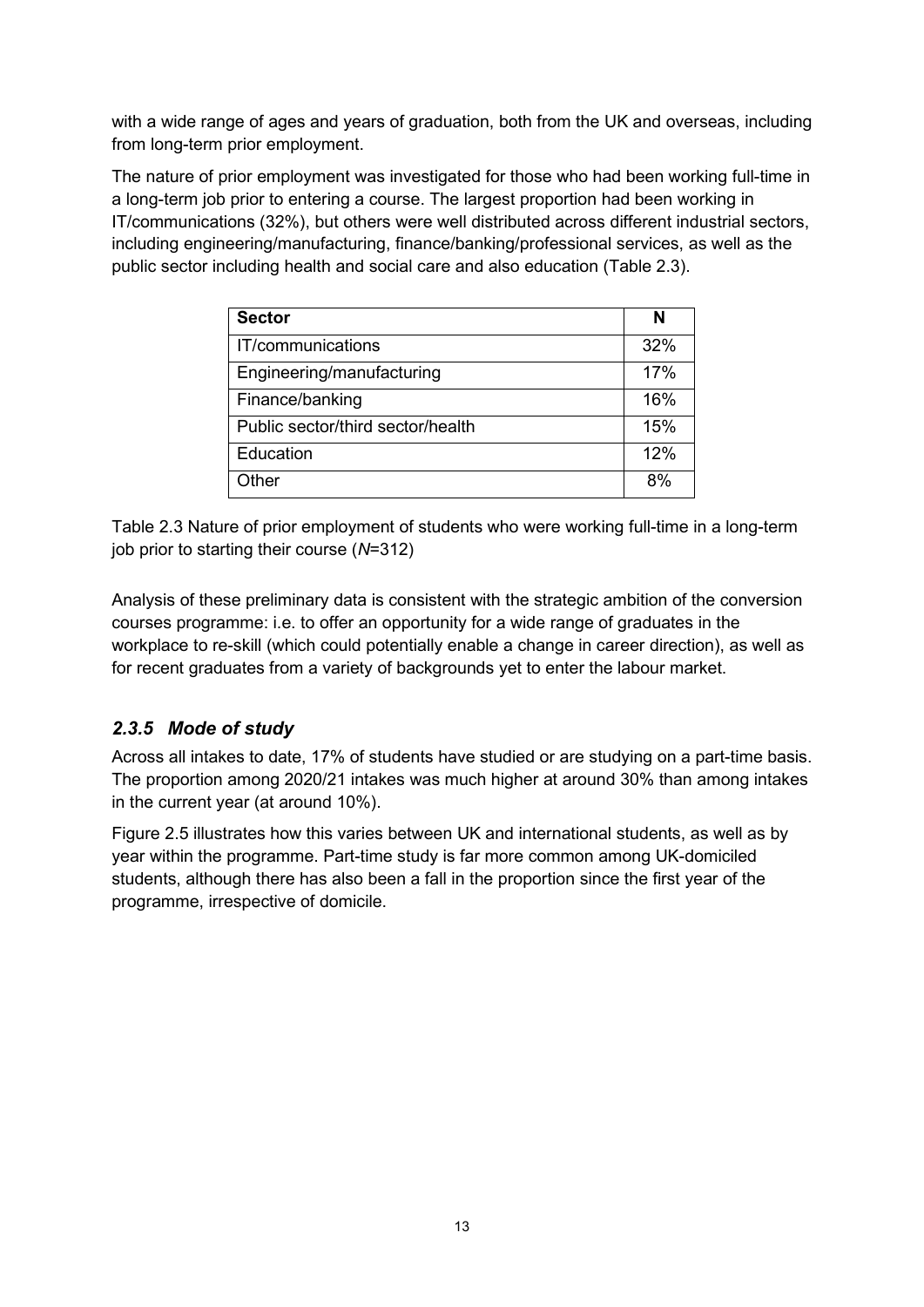

Figure 2.5 Proportion of students studying part-time, with domicile (from student enrolment data)

While dialogues with course leaders revealed that some institutions opened their courses only to full-time students when they first launched in 2020/21, deferring intended part-time variants until the second year of the programme because they were under time pressure to launch new courses, any effect of this on the overall number of part-time students has clearly been outweighed by other factors, which we believe include:

- The overall shift with time towards more international students, of whom far fewer study part-time, which clearly reduces the overall number of part-time students;
- In the first year, some of the largest student intakes were at institutions only offering parttime study (Bath and Birkbeck), raising the overall number of part-time students. In the 2021/22 intakes, there are many large cohorts dominated by full-time, international students;
- In 2020/21, many courses were entirely delivered remotely. It may be that it was physically more possible for individuals in the workplace also to study on a part-time basis because their study was remote, including those outside the UK. By contrast, almost all courses starting in the 2021/22 academic year require at least some physical presence on campus, which could limit the range of students who can participate.

From a relatively limited number of survey responses from part-time students (*N*=64), three quarters report that they continue to work in an existing job while studying, although only a handful obtain either financial support or time off from their employer to do so. This presumably reflects that most are studying for independent career reasons rather than being invited to do so by their existing employer.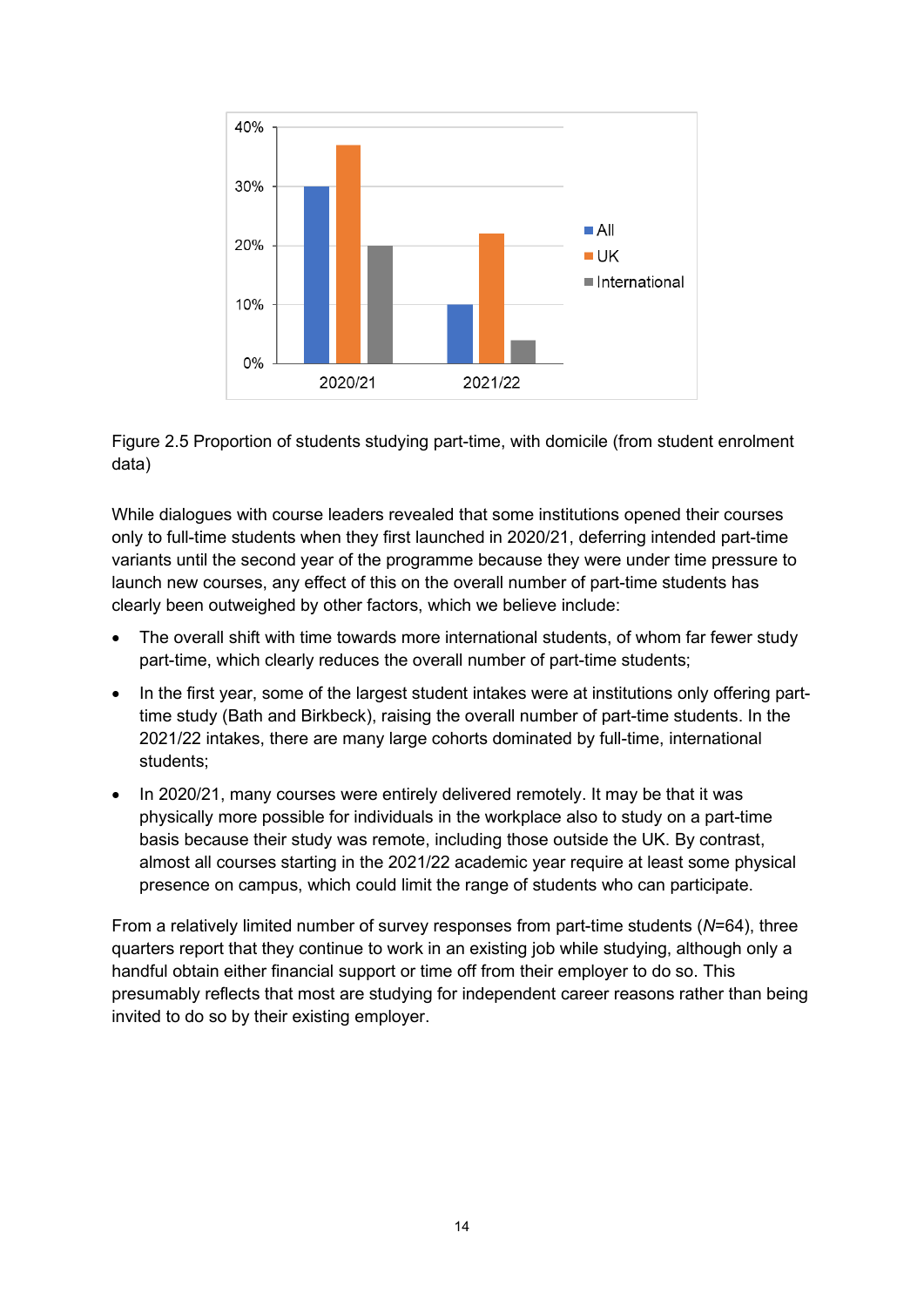## <span id="page-16-0"></span>**3 Student experiences and outcomes**

## <span id="page-16-1"></span>**3.1 Motivations for study**

Responses to questions in the student surveys to date have revealed consistent results, indicating a wide variety of motivations or rationales for taking a conversion course. Figure 3.1 shows that the top three career- or subject-related motivations in terms of popularity were the following: interest in the subject; to enable entry to a career they desire in this area; and recognition that there is strong demand for graduates of this type. These motivations were rated strongly by half or more of respondents and of some importance to all but a very small minority. Over 40% were strongly motivated by the opportunity the course could offer for a change in career direction, while just over one quarter thought it could accelerate progress in their existing direction. The common presence of these two motivations reflects the large number of students who have come from the workplace.



Figure 3.1 Motivations for taking a conversion course, for survey respondents to date (*N*s = 610-630)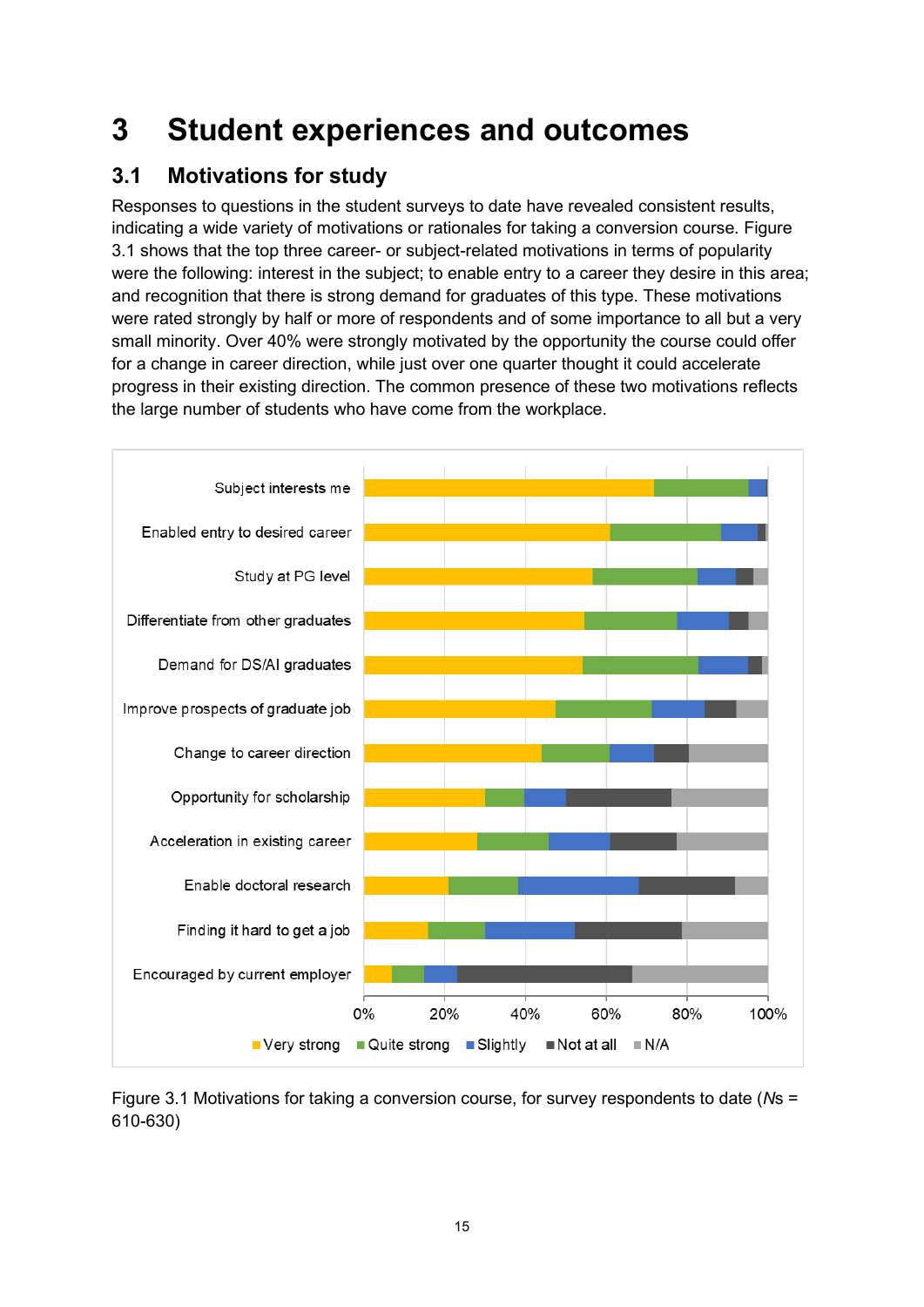A range of other motivations appear to be at play to varying degrees, including potential differentiation in a competitive graduate labour market and improving job prospects. These are likely to be more important for graduates newly or recently emerging from a first degree. Only a low proportion appear to have been encouraged by their employer to undertake the course.

Survey results reveal that almost half the student survey respondents applied for at least one other postgraduate (PG) course in the UK when they applied for the conversion course upon which they enrolled. Of those who had applied for other PG courses, around two thirds had applied for other conversion MSc courses in these subject areas. From this we infer that 35% of survey respondents applied for more than one course within the programme.

Of those who applied for more than one course, reasons for selection of their particular course included, most commonly, particular features of its content (48%), the university's reputation (48%) and that it was a more convenient location (35%). Around one third (32%) stated that lower fees were a rationale for selection, although relatively few appeared to have previously studied at the same institution (which would in many cases have meant lower fees).

### <span id="page-17-0"></span>**3.2 Study funding**

Insights into how students have funded their studies, and the wider experience of funding, are already emerging from the student survey results. However, a more robust picture will develop over time as more responses are obtained. To date, students with scholarships have been over-represented in survey responses, so these interim results should be treated with some caution as response numbers were modest for some groups.

In addition to the 36% of survey respondents who obtained a scholarship, a further 27% had applied for one but unsuccessfully, confirming that there is competition for scholarships. Interestingly, 42% of those who obtained a scholarship stated that they would not have enrolled without it, while a further 26% were unsure. This means that nearly one third of survey respondents with a scholarship may have enrolled on their course even without a scholarship.

Preliminary analysis of UK student survey respondents suggests around half of those with a scholarship had also taken out a PG/Master's loan to assist in paying their fees and/or living costs. Almost all the remainder (of scholarship awardees) depended solely on their own funds and/or financial support from their family to pay costs beyond those covered by the £10,000 scholarship – only a handful reported employer financial support. Of the UK respondents who did not have a scholarship, two thirds had taken out a PG/Master's loan, but all were drawing on their own or family funds to cover living costs. Again, only a very low proportion (under 10%) of these non-scholarship respondents were receiving any financial support from their employer for the course.

### <span id="page-17-1"></span>**3.3 Study experiences**

We were particularly interested to investigate the challenges that non-cognate students face when embarking on a conversion course, and how these are handled in practice. Challenges might include concerns about whether they would be able to cope with the level of maths required or about having to learn programming.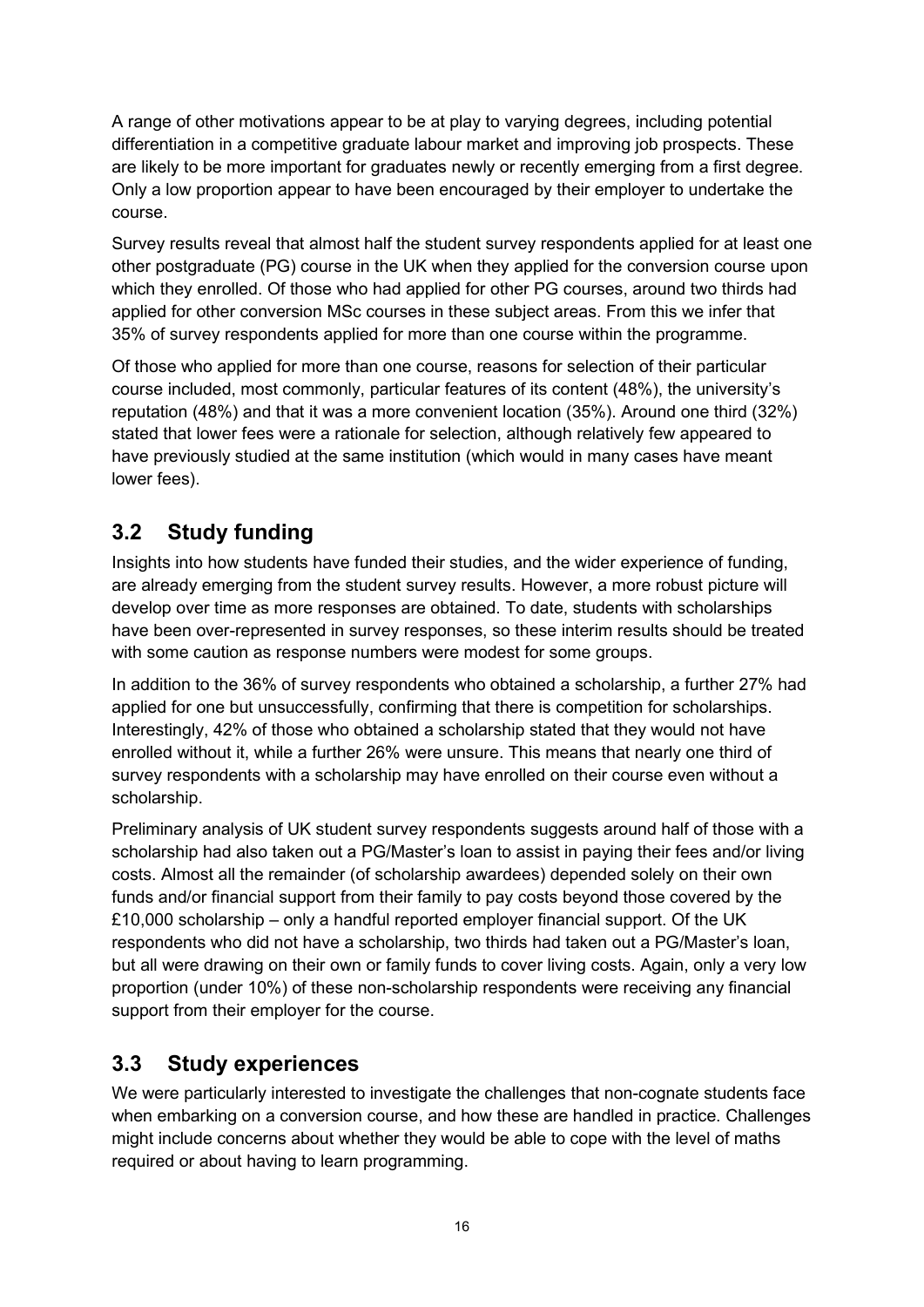To date, the number of students who have completed a course is limited (hence there is a limited number of responses to our single survey of them), so insights into experiences are very preliminary. However, the results to date suggest that fears around the level of maths and learning programming are not especially widespread amongst the students that did enrol, nor did these aspects of study become too challenging (for most) in practice. More inherent challenges of PG study, such as finding the time and/or motivation for self-study, particularly for those still working, appear to be just as or even more significant. There is some suggestion from early results from students near the start of their courses that more of the cognate students, on average, are somewhat more confident about completing their course successfully than converter students, but not dramatically so. On the other hand, on the basis of dialogues with course leaders to date, there is some evidence that converter students tend to have particularly high levels of enthusiasm and determination, which helps to carry them through some of the challenges they encounter.

In the final evaluation report on this programme we will report as robustly as possible on student experiences, in particular to assess how converter students have fared, and consider whether certain approaches to provision and support have worked better than others.

Another area that will be investigated in some detail is experience in relation to placements in industry, given the programme's intention to ensure that course content is industryrelevant and that study leads to employable graduates. This is an area where the Covid-19 pandemic is known to have had strong impact. Dialogues with course leaders have revealed that securing placements (whether by students themselves or arranged by course staff) was a major challenge in the first year of provision, with employer engagement strongly reduced during the pandemic. It is hoped that results from future surveys will provide further information on participation in placements and/or projects with industry as well as students' experiences of them.

### <span id="page-18-0"></span>**3.4 Course completion**

To date, robust data about student completion (or not) has only been available for around 560 students who started full-time courses in autumn 2020 (and part-time students on the PGCert course at Birkbeck starting in January 2021). These early data support the views of course leaders that most students, overall, did complete their courses successfully, albeit a minority had either to defer or resit an assessment meaning they took somewhat longer to complete than originally anticipated (which is not unusual in the context of taught PG study). Quantitative assessment of these outcomes awaits submission of further data from institutions as provision within the programme progresses. Nonetheless, on the basis of the limited data so far, and qualitative insights from course leaders, there is no evidence to suggest that completion rates are of concern, overall, and that most students are graduating from their courses successfully.

### <span id="page-18-1"></span>**3.5 Intended and actual next career steps**

A crucial area for the evaluation is what graduates from these courses go on to do in their careers. This is being investigated in a broad 'before and after' approach using the surveys. In the 'before' student surveys, which are undertaken 6-8 weeks after the start of the course, respondents are asked to indicate their current medium- to long-term career aspirations (the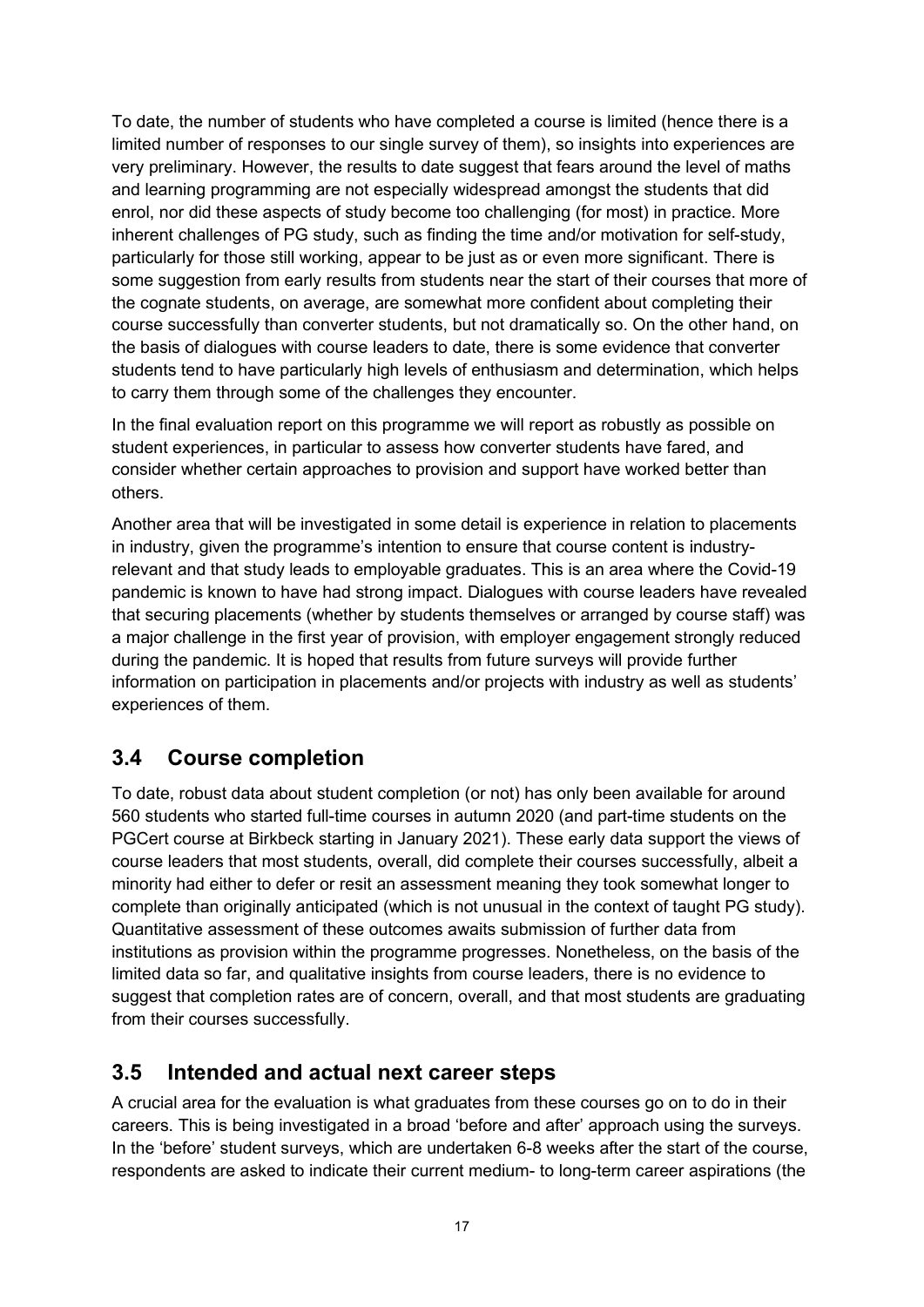type of role they would ideally seek and the type of organisation and/or sector in which to work). Surveys of those completing courses then ask about current intentions or actual career steps taken.



Figure 3.2 Medium- to long-term career aspirations of respondents at start of course, in terms of role and organisation/sector (*N*=585; multiple responses allowed)

Noting that respondents could select multiple options, Figure 3.2 shows that around three quarters of students at the start of the course said they wanted to work in a role that directly makes use of data science or AI and about 60% in a technical role working with data or AI. Aspirations about the type of organisation were similar, with the most popular setting being one where they could apply their data or AI skills in another sector, although many also would be happy to work in a specialist data/AI organisation. Quite substantial proportions are also interested in other settings where they could make use of their data or AI skills, such as the public or third sector. Work in HE or a research setting also looks relatively popular, presumably reflecting the personal enthusiasm these students had for their subject as they started their course.

Viewed overall, these results suggest that many of the students entered their courses with the medium-term goal of seeking the sorts of employment outcome that the conversion course programme has been funded to achieve.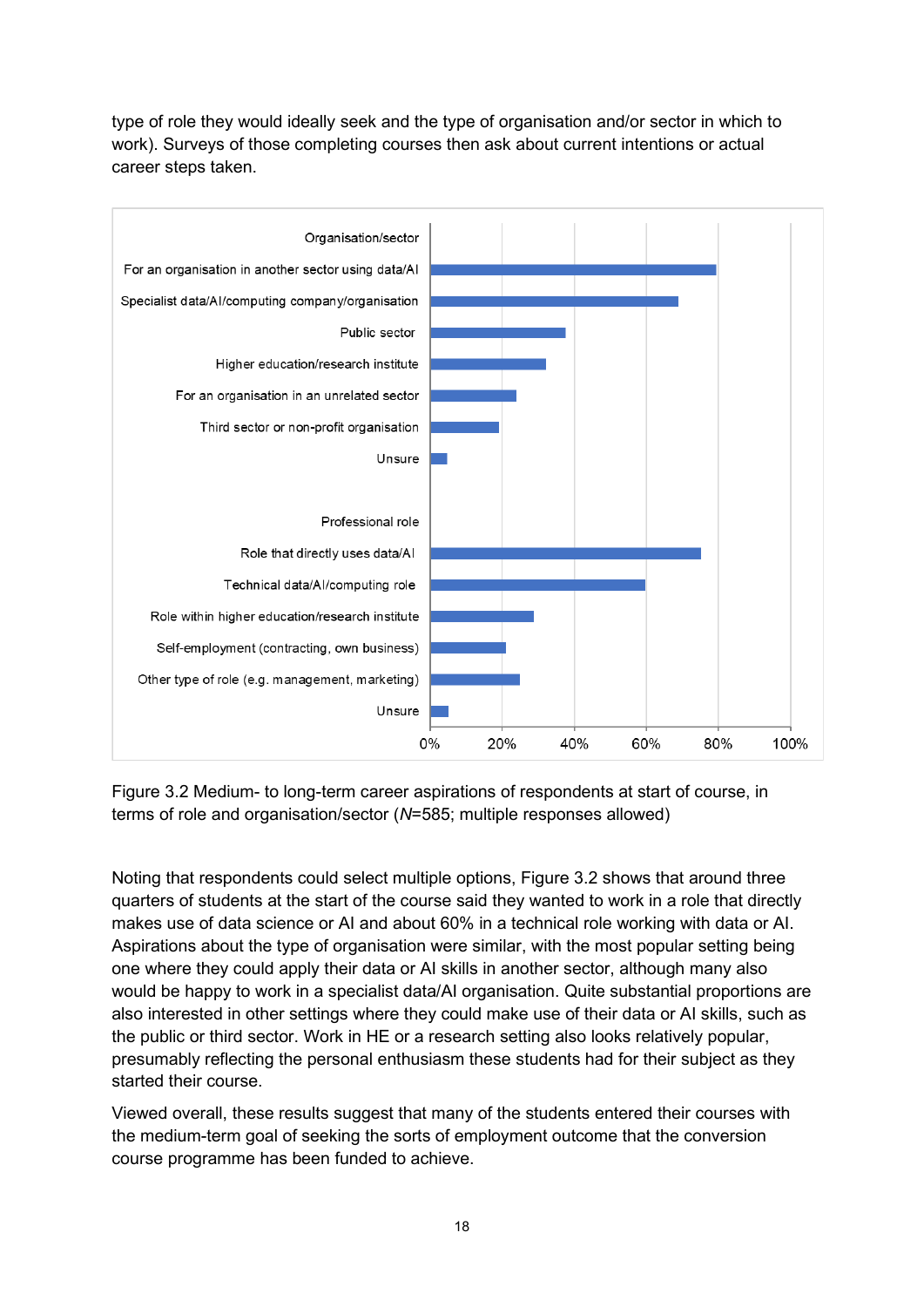In this report we can share for the first time early results about the actual or intended next steps of those who have completed their course, obtained in 'after' surveys completed by course graduates 2-3 months after completion. While these are currently only available for a small sample of students (as few have yet to complete their course), the results also appear to be positive when viewed in relation to the aims of the programme (Figure 3.3). Of the 97 respondents providing this information, 58 had either started a new job (50) or had a new job offer (8), while nine had started a doctorate. A further 21 respondents were currently looking for a new job. Interestingly only five remained in their existing job (although the number of part-time students in this sample was low, which could go some way to explaining this low number).



Figure 3.3 Current employment position of course graduates (*N*=97)



Figure 3.4 Achieved career destinations for graduates (*N*=62)

Looking at the setting for the employment of these graduates (including those with new jobs, pre-existing jobs and job offers), the distribution of organisation types (Figure 3.4) displays a strong resemblance to the aspirations of students shown in Figure 3.2. Thus, the most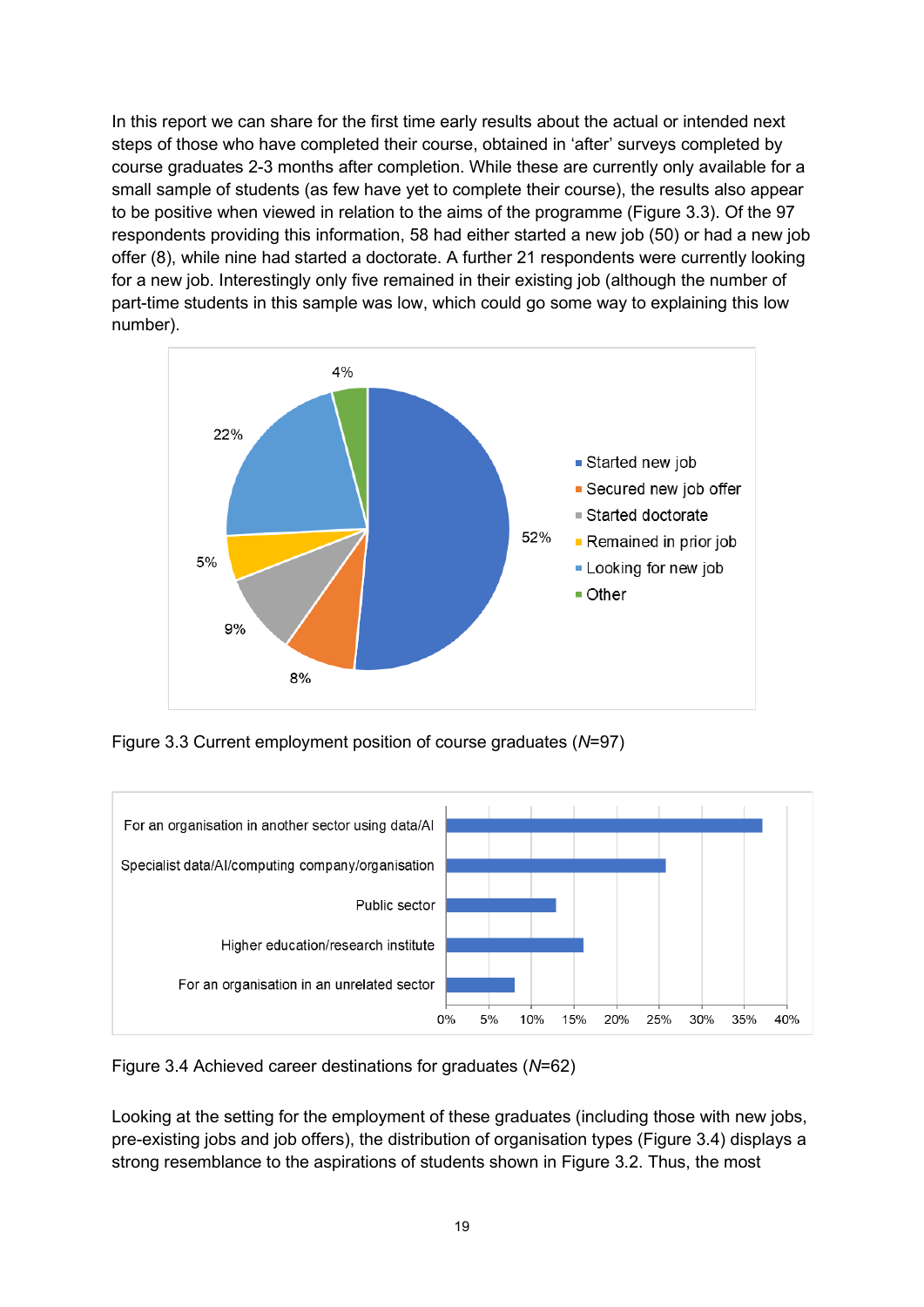common type of organisation reported is one making use of data or AI skills, followed by a specialist organisation in one of those fields.

Analysis of these jobs by industrial sector indicates a good spread, including the public sector (health and government) and a variety of private sector industries including IT itself. These early results will become more robust as the results of future surveys of students who have completed courses become available. What is also clear from the job titles given by respondents is that the vast majority of the roles achieved are strongly data-focussed. It is also worth noting that around nine out of 10 of these jobs are in the UK, which gives some early evidence of international migration into the workforce (that international students secure a job in the UK following study).

Of the 21 respondents looking for work, almost all were seeking a job either as a specialist in data or AI, or in an organisation where they would use their data or AI skills, and they all hoped to work in the UK. Of these 21, 18 were fully or moderately confident that they would secure such employment.

Together these results seem to provide quite strong evidence that those completing the courses are going on to secure the sorts of jobs that the conversion courses programme was designed to enable, albeit the results are limited in extent and based on only the first intake. As the sample sizes build up from future surveys, more refined analysis will be possible to consider issues such as migration in more detail.

Another ambition of the evaluation is to consider earnings enhancement (i.e. comparison of salary achieved after a course with prior salary). The data so far are limited to those few cases where a full-time job in the UK has been secured and where a previous salary was reported, but on that basis there is evidence of higher salaries being achieved after the course. It is hoped that sufficient data will emerge from future surveys to enable ROI (return on investment) calculations to be made for the programme as a whole.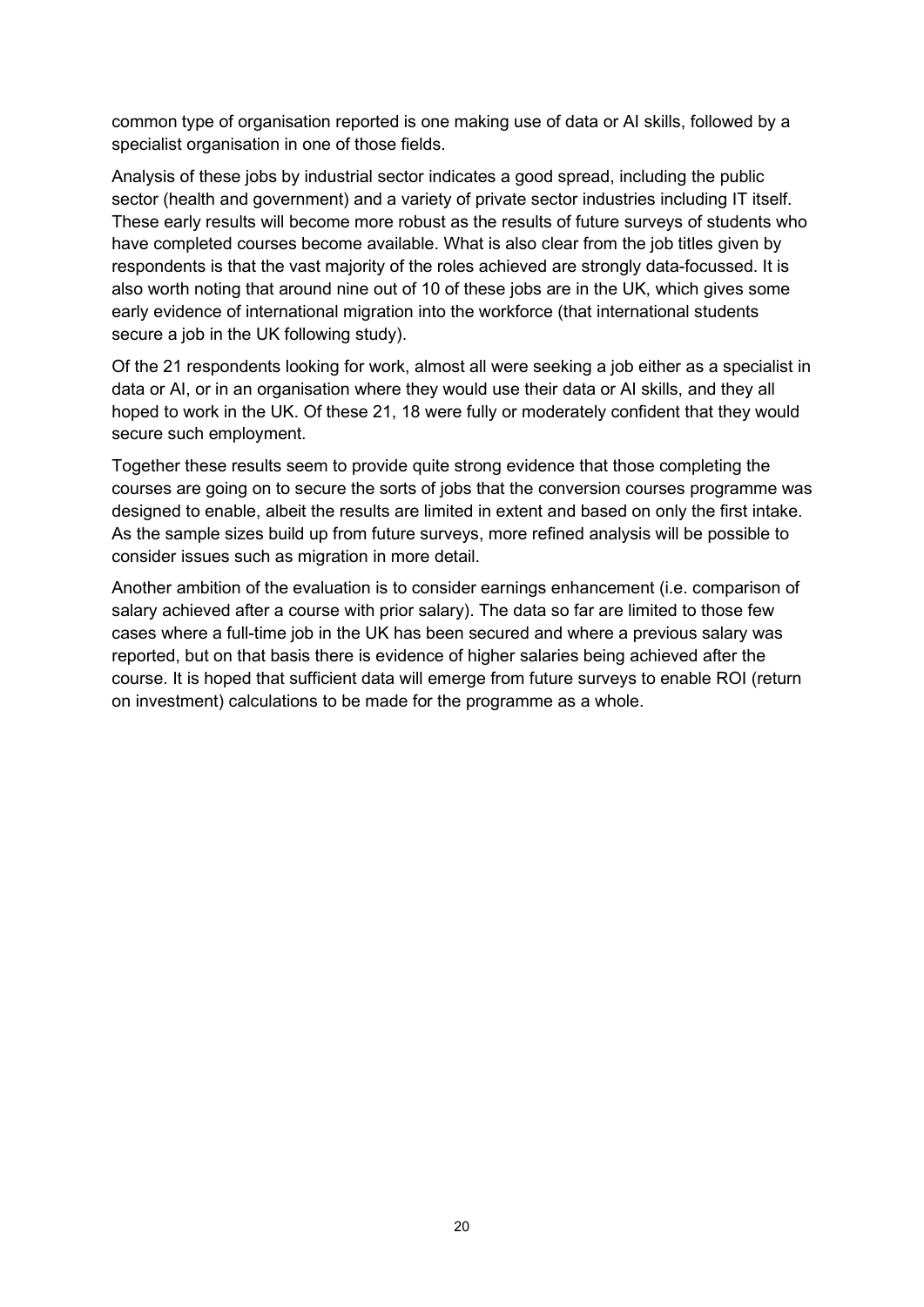# <span id="page-22-0"></span>**4 Emerging findings and issues**

Very broadly, at the mid-point in the programme, this interim evaluation report presents a range of evidence that suggests early outcomes from the programme are aligning well with the desired objectives.

New conversion courses in data science and AI have been developed and are being delivered in line with the proposals presented by the institutions funded through the 2019 conversion course programme. Those courses have, in total, attracted a very large number of students with a wide range of domiciles, first-degree backgrounds (including 'converter' students as intended and also cognate students) and other personal characteristics.

There is strong evidence that the offer of scholarships has resulted in a more diverse profile of UK-domiciled students in relation to the target under-represented groups (Black, female and disabled students).

Evidence in relation to the other under-represented groups targeted (albeit not uppermost as priority criteria), such as those from a Widening Participation background, is patchy, largely because institutions find it hard to collect data on these characteristics at scale. It is not feasible to compare the profile of scholarship awardees in these respects with all enrolled students, for example, so any effect of the scholarships is unclear. However, some scholarships are being awarded to students in these groups.

In programme Year 1 (courses starting within academic year 2020/21) take up of the available scholarships was as full as perhaps possible in practice (95% of targeted scholarships allocated) with 82% of those scholarships awarded to UK-domiciled students. At this point in Year 2 of the programme, 83% of targeted scholarships are known to have been allocated, although data are awaited for some later intakes in spring 2022. Two thirds of the scholarships awarded to those starting in 2021/22 intakes have gone to UK students.

With maturation of the provision, cohorts are becoming much more international. Broadly speaking, international students tend to be somewhat less diverse in relation to certain targeted characteristics (such as disability), so the overall profile is tending to become somewhat less diverse in those respects as the proportion of international students rises. Consideration of ethnic diversity is impacted by the restriction that ethnicity is reported only for UK domiciles. As the proportion of UK students appears to be falling progressively, this means the proportion of the total cohort for whom we can report ethnicity is decreasing. Nonetheless, we can see that the scholarships are having the desired effect of increasing the proportion of Black students (and other ethnic minorities, viewed together) amongst the UK-domiciled part of the cohorts.

This internationalisation observed in more recent intakes is also tending to result in lower total proportions of students who study part-time and who are converters rather than cognate. Despite that, the evidence is firmly that the courses are appealing to both conversion and cognate students in terms of first-degree subject, as well as to both mature students returning to PG study to re-skill and to fresh graduates.

The programme's long-term aim for impact is an increased number and diversity of graduates gaining a postgraduate qualification in AI or data science and entering the UK workforce to make use of their data and AI skills. This cannot yet be fully assessed, as only the first intake has been surveyed as 'graduates' and they have only recently completed their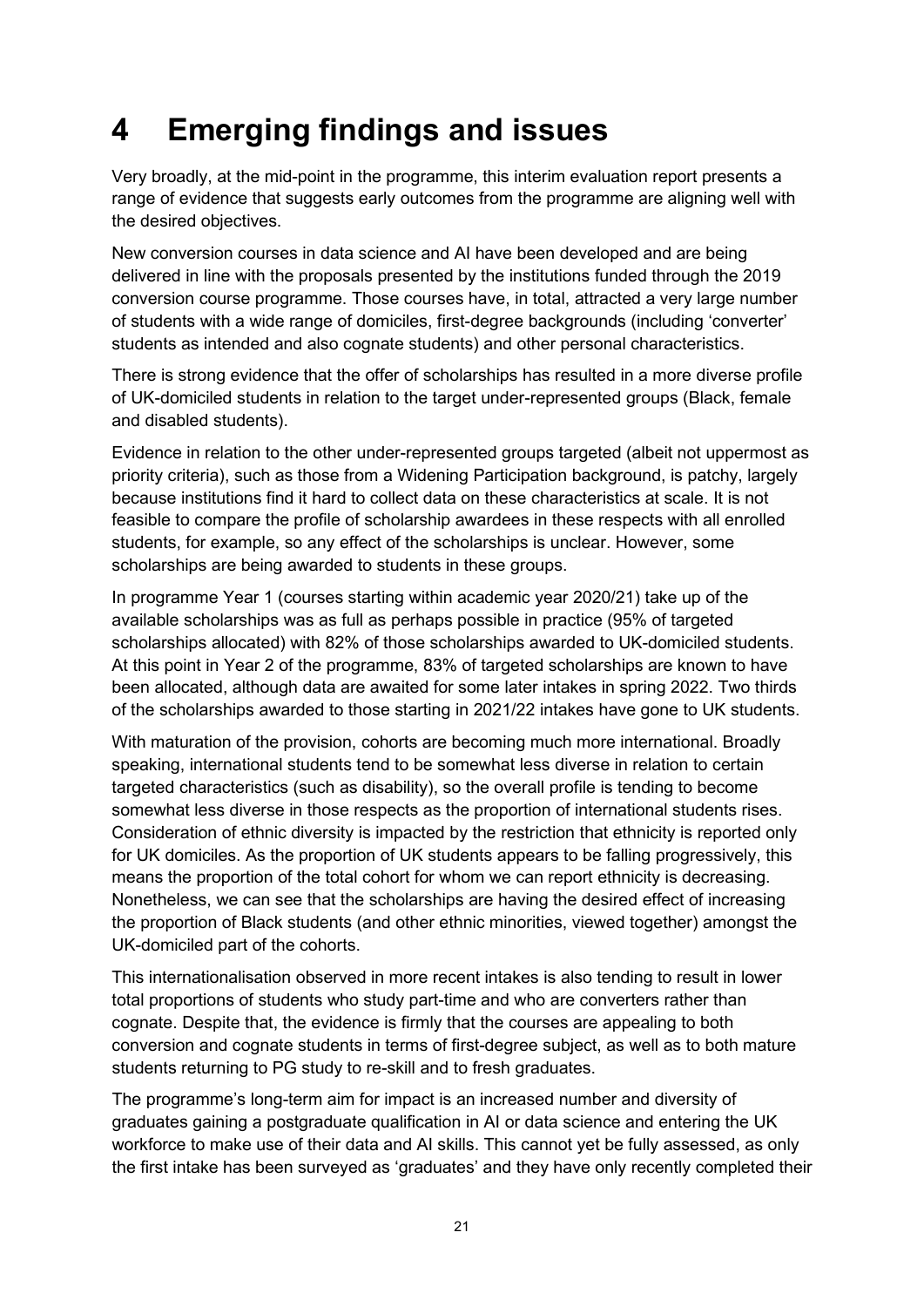courses. We intend to re-survey these same students in a year's time to obtain a more measured view of their employment outcomes. However, early evidence suggests most students are completing their degrees successfully and we now have the first results about actual next steps following completion of a course. The first signs are good, with most graduates securing jobs that appear to use their data and AI skills (as well as some evidence of enhanced salaries in the case of those who worked prior to taking the course). It will also be important to assess whether results from the 2020/21 intakes are somewhat atypical because they are based solely on students who enrolled and studied within a context strongly impacted by Covid-19.

The increasing internationalisation of the intakes also needs to be borne in mind when considering the programme's long-term aim of more graduates entering the UK workforce. Courses with high international enrolments may be considered highly successful by the institutions providing them, but they may contribute little to the aim of the programme if international students are either unwilling or unable to enter the UK labour market over the long-term.

In summary, these findings based on the evidence to date suggest that the programme has been successful. The evaluation is ongoing and a final report will be available in autumn 2023.